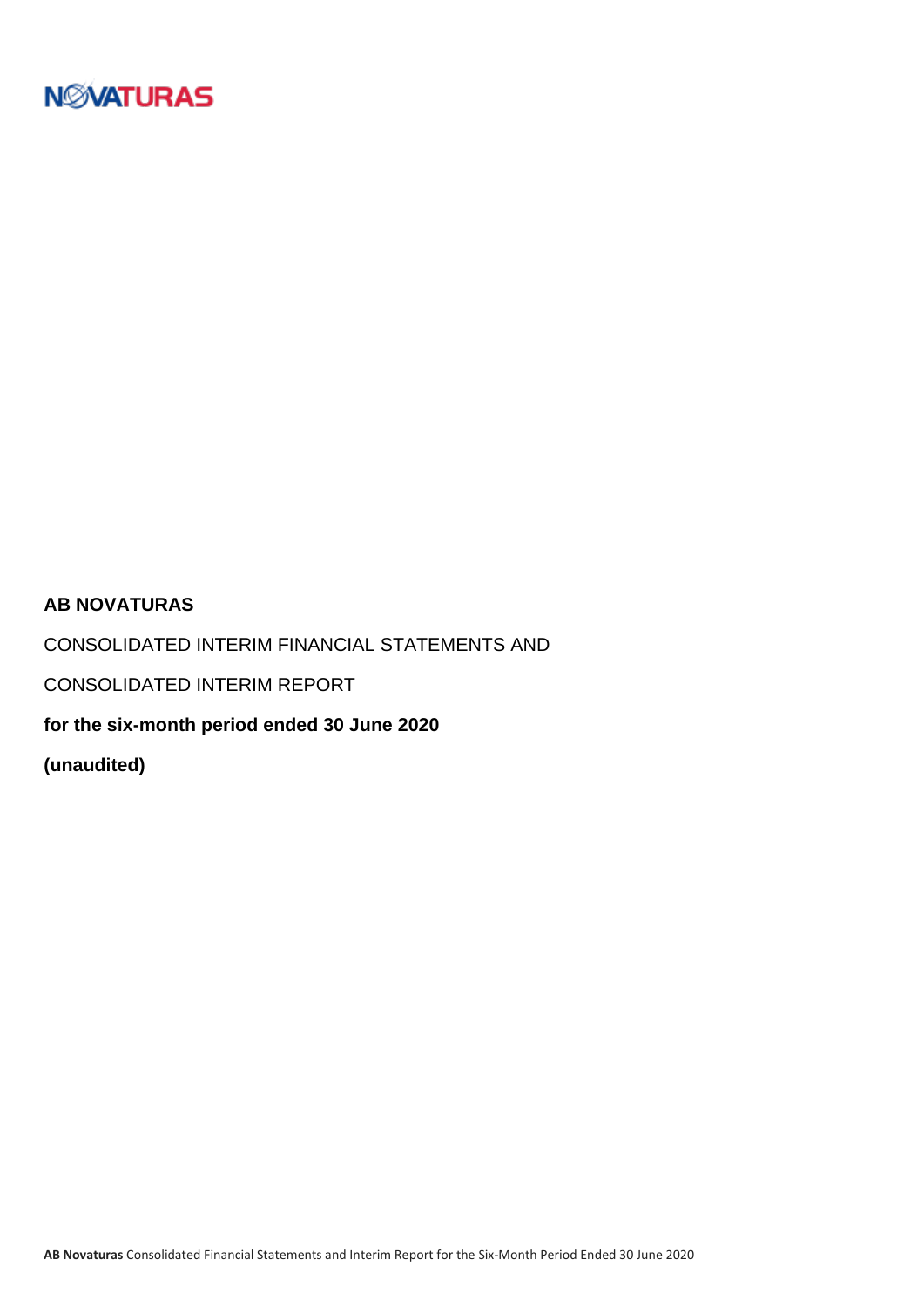# **N***N***XATURAS**

| Beginning of reporting period | 1 January 2020                                                                                                                                                                                                                                     |
|-------------------------------|----------------------------------------------------------------------------------------------------------------------------------------------------------------------------------------------------------------------------------------------------|
| End of reporting period       | 30 June 2020                                                                                                                                                                                                                                       |
| <b>Business name</b>          | Novaturas, AB (further – "Novaturas" or "the<br>Company") (The Company's financial statements<br>and activity ratios are presented consolidated with<br>the results of subsidiaries; separate reports of the<br>parent company are not presented.) |
| Legal form                    | Public limited company                                                                                                                                                                                                                             |
| <b>Registration date</b>      | 16 December 1999                                                                                                                                                                                                                                   |
| Registration number           | 135567698                                                                                                                                                                                                                                          |
| LEI code                      | 097900BGCW0000042109                                                                                                                                                                                                                               |
| Manager of register           | <b>State Enterprise Centre of Registers</b>                                                                                                                                                                                                        |
| Company address               | A. Mickevičiaus str. 27, LT-44245 Kaunas                                                                                                                                                                                                           |
| Telephone                     | +370 37 321 264                                                                                                                                                                                                                                    |
| Fax                           | +370 37 321 130                                                                                                                                                                                                                                    |
| Website                       | www.novaturasgroup.com                                                                                                                                                                                                                             |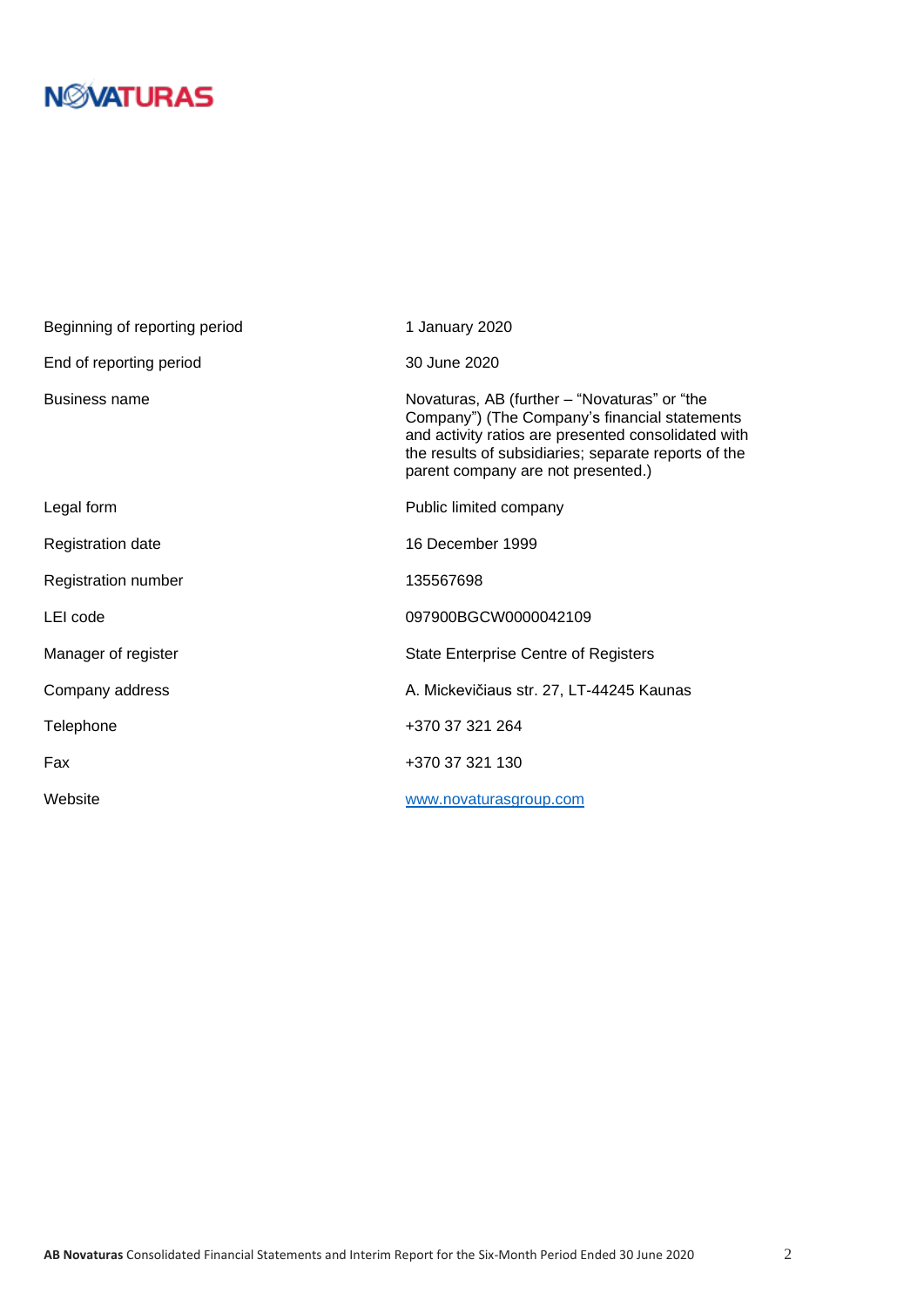# **NMATURAS**

# **Table of Contents**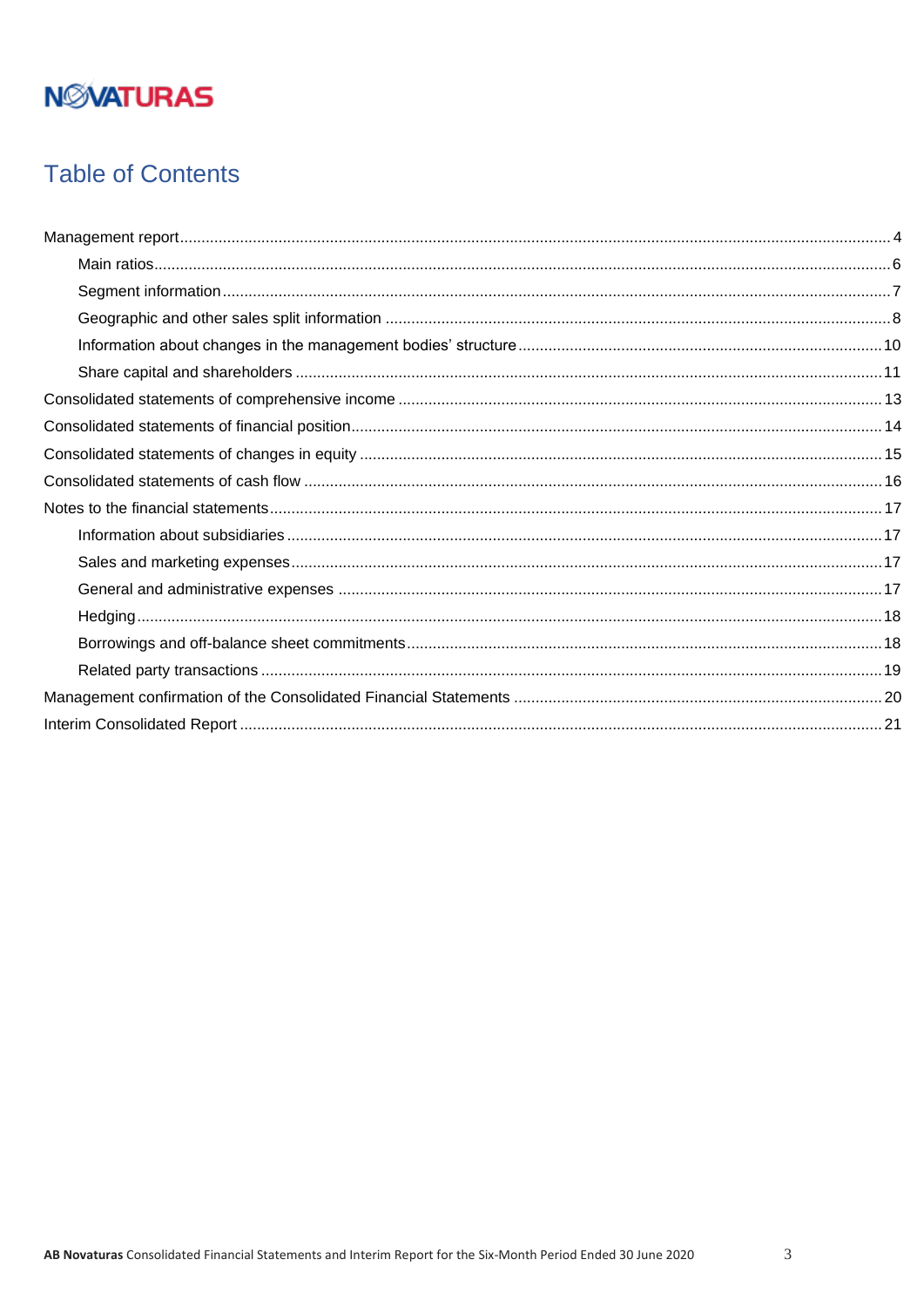

## <span id="page-3-0"></span>Management report

### **2020 first-half highlights:**

- Novaturas's turnover in the first half of 2020 was EUR 23.5 mln, while in the same period of 2019 it amounted to EUR 83.3 mln.
- Gross profit amounted to EUR 2.7 mln. In the same period of 2019, it was EUR 10.1 mln.
- Operating expenses amounted to EUR 3.6 mln (57.2% less than in the same period of 2019 when it was EUR 8.5 mln). Excluding the impact of commissions and one-time expenses, operating costs decreased by 40% from the same period a year earlier.
- **EBITDA amounted to EUR -0.8 mln, while in same period of 2019 it was EUR 1.7 mln.**
- The actual profit tax rate in the first half of 2020 was -214.3%, compared to 65.8% in the same period of 2019.
- Novaturas had a net loss of EUR 2.2 mln, compared to net profit of EUR 0.4 mln in the same period of 2019.
- In the first half of 2020, the Company served 31.205 clients, compared to 137.036 in the same period of 2019.

### **2020 second-quarter highlights:**

- Novaturas's turnover in the second quarter of the year was EUR 0.1 mln, while in the same period of 2019 it amounted to EUR 54.5 mln.
- Gross profit amounted to EUR 0.1 mln, compared to EUR 6.5 mln in the same period of 2019.
- Operating expenses totaled EUR 0.8 mln, which was 83% less than in the same period of 2019 when amounted to EUR 5 mln. Excluding the impact of commissions and one-time expenses, operating costs decreased by 58.7% from the same period a year earlier.
- **EBITDA amounted to EUR -0.7 mln, while in the corresponding period of 2019 it was EUR 1.6 mln.**
- The actual profit tax rate in the period was -520%, compared to 59.4% in the same period of 2019.
- Novaturas had a net loss of EUR 1.9 mln, compared to net profit EUR 0.6 mln in the corresponding period of 2019.
- In the second quarter of 2020, Company's operations have been suspended due to travel restrictions caused by COVID-19. During the same period of 2019, 95.939 clients have travelled with Novaturas Group.

### **Management Comment**

### Dear All,

We started 2020 successfully, but already at the end of the first quarter of the year together with the global tourism industry we faced the unprecedented impact of COVID-19. Due to the restrictions caused by the pandemic, we did not carry out any trips from mid-March to July. This undoubtedly had a negative impact on all the results of the first half of the year - revenue amounted to EUR 23.5 million (at the same time last year was EUR 83.3 million), we incurred a net loss of EUR 2.2 million. (we earned a net profit of EUR 0.4 million in the respective period in 2019).

And yet the biggest crisis in the history of tourism is managed smoothly and efficiently. When the borders of the states closed in the middle of March, we repatriated back home from various corners of the world more than 2 thousand travelers. We immediately took strict cost savings (compared to the first half of 2019, operating expenses reduced by 57.2%), ensured the company's liquidity, agreed with the bank on deferral of the existing loan and extension of the overdraft.

We have actively worked and continue to do so with the governments and responsible institutions of the Baltic States to benefit from the assistance provided by the countries - in Latvia we received a loan of EUR 1 million, in Lithuania - a long-term liquidity loan of EUR 5 million. The Estonian government has provided us with a EUR 60 thousand subsidy, in all markets we have used a salary compensation of EUR 135 thousand. In the tourism business, seasonality is particularly notable, which is why these state aid measures are crucial for balancing cash flows. This is especially relevant now since part of the Company's funds as advance payments are still suspended by the foreign partners, but we are not yet able to use the services because of existing travel restrictions.

The second quarter of the year was also marked by significant changes in shareholder and governance structures. After the withdrawal of the Central European Tour Operator, three companies from Estonia invested into Novaturas Group: 10.25% shares were acquired by Rendez Vous OU, 9.99 percent - Moonrider OU, owned by the Estonian investment company Go Group, 5.25% of shares are now owned by Rondam AS. We value investor confidence in the long-term business perspective.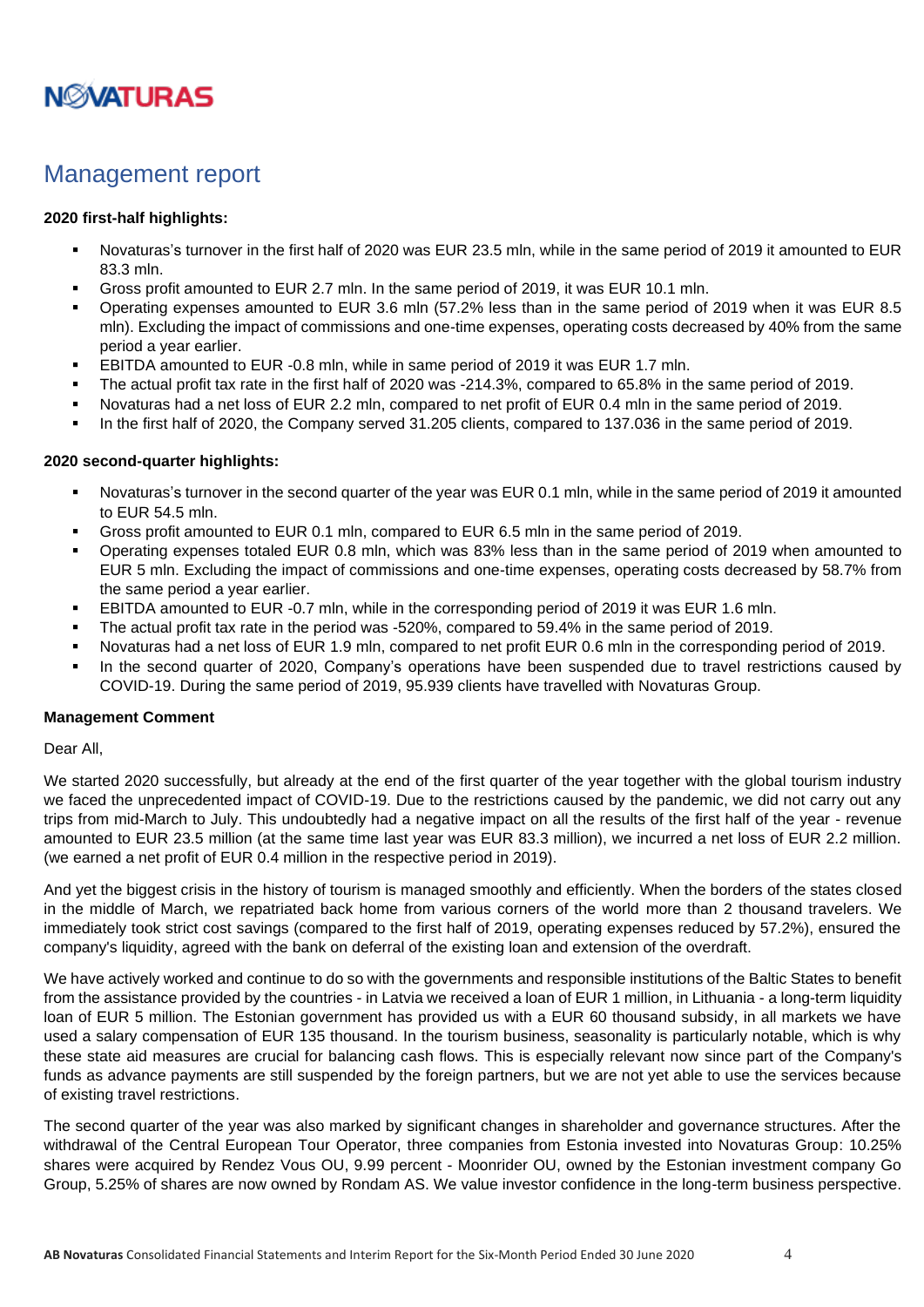

From now on, we have an extremely broad shareholder base, which we hope will help to work even more transparently and efficiently.

The corporate governance structure has also changed: from 30th June the supervisory board was replaced by a new board, to which part of the supervisory functions was transferred. The new board consists of Janek Pohla, Vidas Paliūnas, Ugnius Radvila, and two more independent members - Virginijus Lepeška and Andrius Jurkonis. The former board members form a team of top executives. Changes in corporate governance have simplified the management of the group of companies, and greater involvement of independent members will provide opportunities to supplement existing competencies, incorporate new approaches and solid governance practices.

We are extremely grateful to our customers, who value our experience in the tourism industry and the high quality of the services we provide. Most of our travelers have agreed to postpone trips affected by COVID-19 restrictions, which allows us to plan loads for the summer season of 2021. For those who didn't want to postpone their trips, we were one of the first to start refunding for canceled trips.

Adapting to the situation, we offered local tourism - accommodation services in Baltics in the most beautiful resorts, and in Lithuania - sightseeing trips by bus.

We have restarted some trips to European countries since July, the main safe holiday destination is resorts in Greece. This is the peak of the holiday for the residents of the Baltic States, therefore we feel a recovering interest in travel. We are already accustomed to the new rules of public life, so the principles of safe travel - wearing a face mask at airports, on airplanes or keeping a safe distance in hotels - do not prevent travelers from traveling. We are constantly working with our partners in destinations to ensure maximum safety for travelers and ready to offer more destinations once they are safe again. We believe that the control of COVID-19 and the principles of safe travel will allow us to maintain and strengthen the trust of travel-longing customers as a leading tour operator.

Sincerely,

Audronė Keinytė

CEO

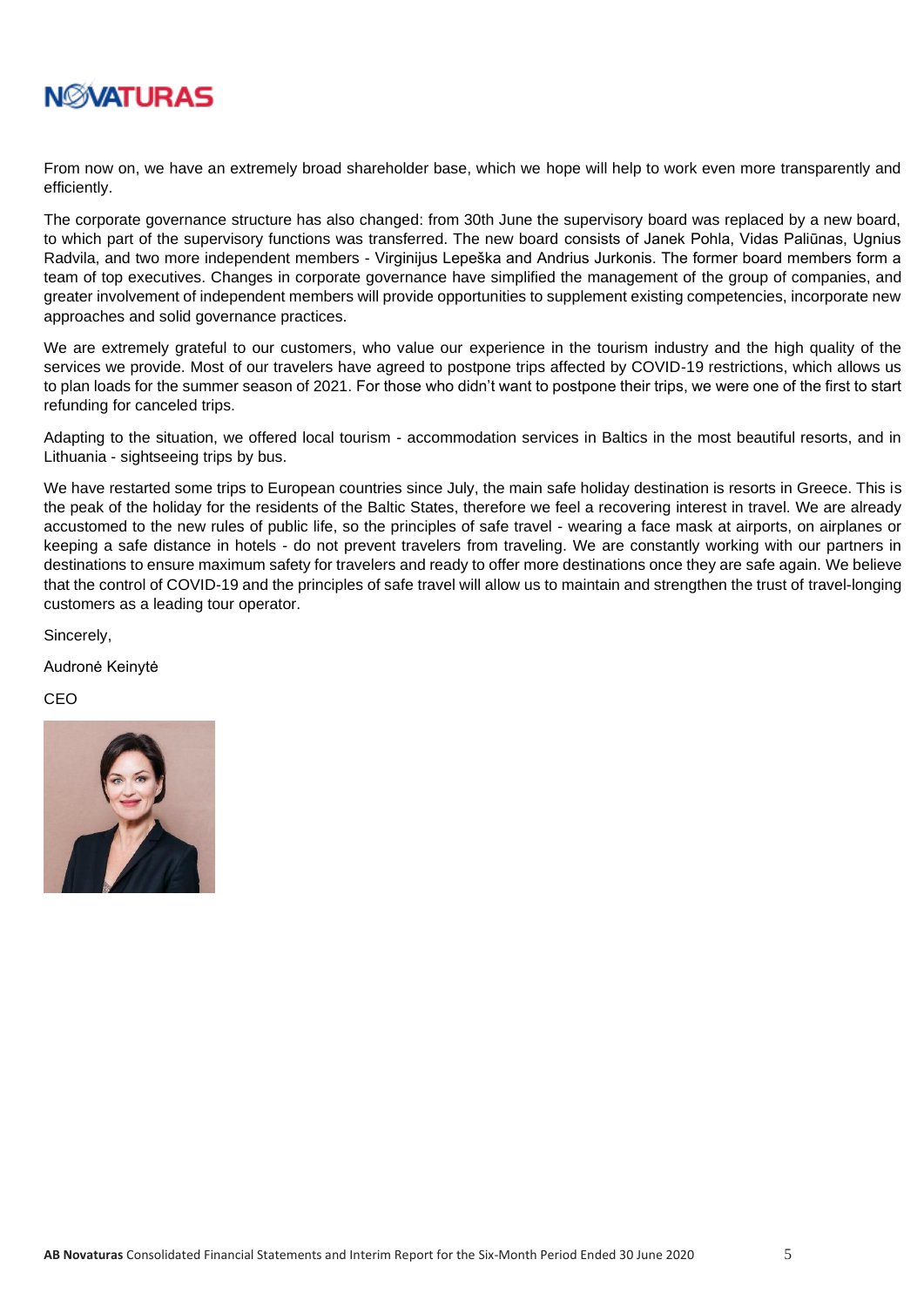# **NMATURAS**

## <span id="page-5-0"></span>**Main ratios**

| <b>Financial indicators*</b> | Q <sub>2</sub> 2020 | Q <sub>2</sub> 2019 | Change, %                | 6M 2020  | 6M 2019 | Change, % |
|------------------------------|---------------------|---------------------|--------------------------|----------|---------|-----------|
| <b>Sales</b>                 | 126                 | 54,454              | $-99.8$                  | 23,476   | 83,260  | $-71.8$   |
| Gross profit                 | 126                 | 6.501               | $-8.1$                   | 2,661    | 10.060  | $-73.5$   |
| <b>EBITDA</b>                | (650)               | 1,645               | $\overline{\phantom{a}}$ | (840)    | 1,728   |           |
| Operating profit (EBIT)      | (714)               | 1,593               | ٠                        | (968)    | 1,598   |           |
| Profit before taxes          | (2067)              | 1,441               | $\overline{\phantom{a}}$ | (2476)   | 1,279   |           |
| Net profit for the period    | (1,891)             | 585                 | $\overline{\phantom{a}}$ | (2, 244) | 437     |           |

| <b>Relative indicators/ratios</b>    | Q2 2020                  | Q2 2019   | Change                   | 6M 2020                  | 6M 2019   | Change            |
|--------------------------------------|--------------------------|-----------|--------------------------|--------------------------|-----------|-------------------|
| Number of ordinary registered share  | 7,807,000                | 7,807,000 | $\overline{\phantom{a}}$ | 7,807,000                | 7,807,000 | -                 |
| Profit per share (EUR)               | $-0.24$                  | 0.07      | $-0.31$                  | $-0.29$                  | 0.06      | $-0.35$           |
| Gross profit margin (%)              | $\overline{\phantom{a}}$ | 11.9      | $\overline{\phantom{a}}$ | 11.3                     | 12.1      | $-0.8$ pp         |
| EBITDA margin (%)                    | ۰                        | 3.0       | $\blacksquare$           | $-3.6$                   | 2.1       | $-5.7$ pp         |
| EBIT margin (%)                      | $\overline{\phantom{a}}$ | 2.9       | $\overline{\phantom{a}}$ | $-4.1$                   | 1.9       | $-6.0pp$          |
| Profit before taxes margin (%)       | ٠                        | 2.6       | $\blacksquare$           | $-10.5$                  | 1.5       | $-12.0pp$         |
| Net profit margin for the period (%) | -                        | 1.1       | $\blacksquare$           | $-9.6$                   | 0.5       | $-10.1$ pp        |
| Return on assets (ROA) (%)           | $-3.6$                   | 1.1       | $-4.7$ pp                | $-4.2$                   | 0.8       | $-5.0pp$          |
| Debt / equity ratio (%)              | 79.6                     | 47.4      | 32.2pp                   | 79.6                     | 47.4      | 32.2pp            |
| Equity ratio (%)                     | 31.3                     | 30.8      | 0.5 <sub>pp</sub>        | 31.3                     | 30.8      | 0.5 <sub>pp</sub> |
| Actual profit tax rate (%)           | $\overline{\phantom{a}}$ | 59.4      | $\blacksquare$           | $\overline{\phantom{a}}$ | 65.8      |                   |
| Total liquidity ratio                | 0.77                     | 0.72      | $-0.05$                  | 0.77                     | 0.72      | $-0.05$           |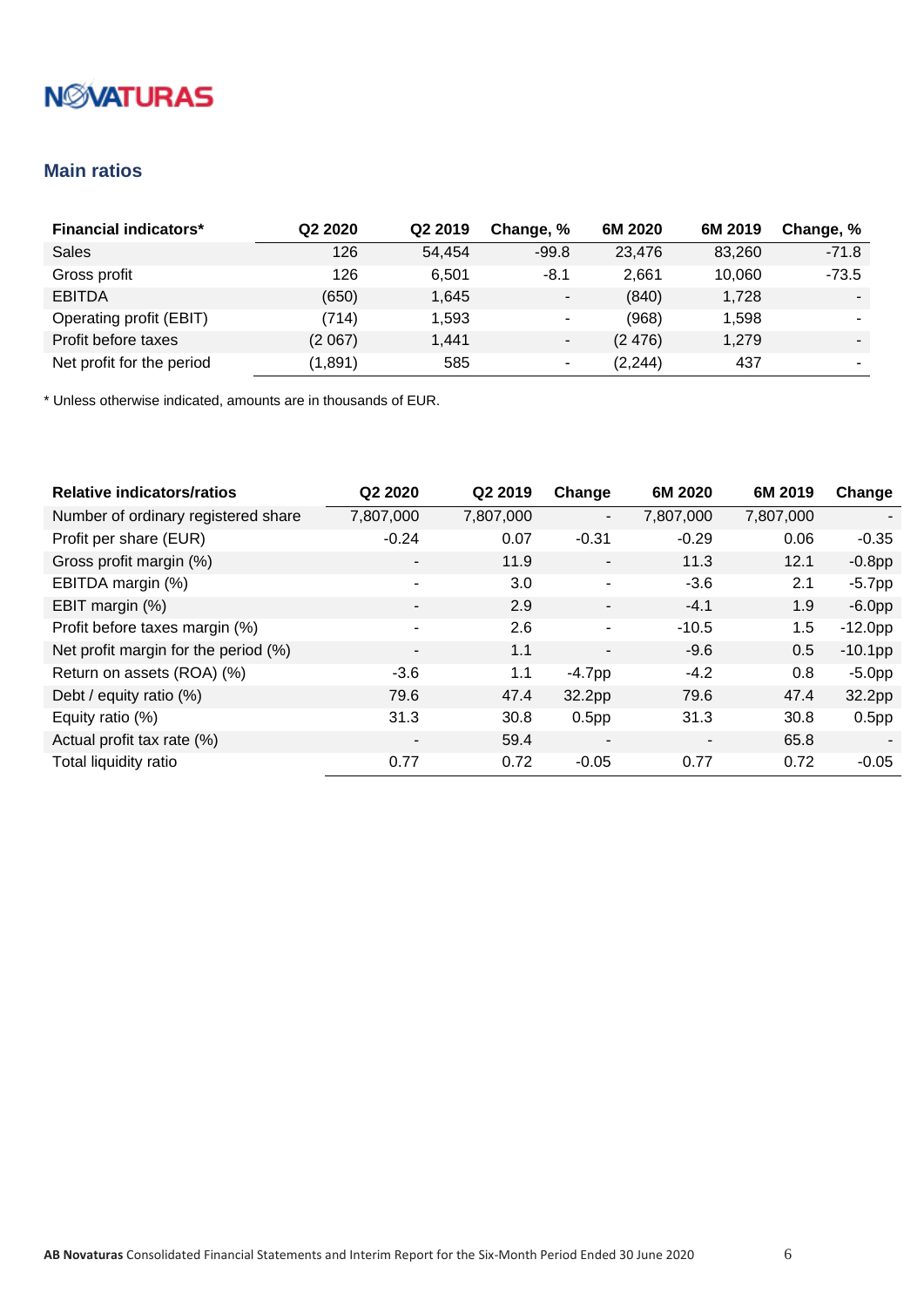

### <span id="page-6-0"></span>**Segment information**

For management purposes, Novaturas is organized into business units based on its services (product category), which are as follows:

Flight package tours Sightseeing tours by coach Sightseeing tours by plane

Other sales (flight tickets, hotels, block seats sale to other operators, own agencies commissions)

(Unless otherwise indicated, amounts are in thousands of EUR)

|                             | Q2 2020                      | Q2 2019   | Change                       | 6M 2020   | 6M 2019   | Change    |
|-----------------------------|------------------------------|-----------|------------------------------|-----------|-----------|-----------|
| <b>Flight package tours</b> |                              |           |                              |           |           |           |
| <b>Sales</b>                | 125                          | 48,438    | $-99.7%$                     | 20,001    | 72,839    | $-72.5%$  |
| Cost of sales               |                              | (42, 377) |                              | (17, 892) | (63, 175) | $-71.7%$  |
| <b>Gross profit</b>         | 125                          | 6,061     | $-97.9%$                     | 2,109     | 9,664     | $-78.2%$  |
| Gross profit margin (%)     |                              | 12,5%     |                              | 10.5%     | 13.3%     | $-2.7$ pp |
| Sales commission expenses   | (13)                         | (2,843)   | $-99.5%$                     | (1,200)   | (4,293)   | $-72.0%$  |
| Sales profit by segment     | 112                          | 3,218     | $-96.5%$                     | 909       | 5,371     | $-83.1%$  |
| Sales profit margin (%)     |                              | 6.6%      |                              | 4.5%      | 7.4%      | $-2.8pp$  |
|                             |                              |           |                              |           |           |           |
| Sightseeing tours by coach  |                              |           |                              |           |           |           |
| <b>Sales</b>                | (1)                          | 1,166     | $-100.1%$                    | 29        | 1,308     | $-97.8%$  |
| Cost of sales               | (4)                          | (945)     | $-99.6%$                     | (32)      | (1,090)   | $-97.1%$  |
| <b>Gross profit</b>         | (5)                          | 221       | 102.3%                       | (3)       | 218       | $-101.4%$ |
| Gross profit margin (%)     | ٠                            | 19.0%     | $\overline{\phantom{a}}$     | $-10.3%$  | 16.7%     | $-27.0pp$ |
| Sales commission expenses   |                              | (53)      | Ξ.                           | (4)       | (58)      | $-98.3%$  |
| Sales profit by segment     | (5)                          | 168       | $\blacksquare$               | 160       | 160       | $-102.5%$ |
| Sales profit margin (%)     | $\overline{a}$               | 14.4%     | $\overline{\phantom{a}}$     | $-13.8%$  | 12.2%     | $-26.0pp$ |
|                             |                              |           |                              |           |           |           |
| Sightseeing tours by plane  |                              |           |                              |           |           |           |
| <b>Sales</b>                | $\overline{c}$               | 438       | $-99.5%$                     | 218       | 814       | $-73.2%$  |
| Cost of sales               | $\mathbf{1}$                 | (366)     | $-100.3%$                    | (185)     | (655)     | $-71.8%$  |
| <b>Gross profit</b>         | 3                            | 72        | $-95.8%$                     | 33        | 159       | $-79.2%$  |
| Gross profit margin (%)     | L.                           | 16.4%     | $\overline{\phantom{a}}$     | 15.1%     | 19.5%     | $-4.4$ pp |
| Sales commission expenses   |                              | (20)      | $\blacksquare$               | (12)      | (43)      | $-72.1%$  |
| Sales profit by segment     | 3                            | 52        | $-94.2%$                     | 21        | 116       | $-81.9%$  |
| Sales profit margin (%)     |                              | 11.9%     | $\qquad \qquad \blacksquare$ | 9.6%      | 14.3%     | $-4.6pp$  |
|                             |                              |           |                              |           |           |           |
| <b>Other products</b>       |                              |           |                              |           |           |           |
| <b>Sales</b>                |                              | 4,412     | $\overline{\phantom{0}}$     | 3,228     | 8,299     | $-61.1%$  |
| Cost of sales               | $\qquad \qquad \blacksquare$ | (4, 265)  | -                            | (2,706)   | (8, 280)  | $-67.3%$  |
| <b>Gross profit</b>         | $\blacksquare$               | 147       | $\blacksquare$               | 522       | 19        |           |
| Gross profit margin (%)     | $\overline{\phantom{a}}$     | 3.3%      | ٠                            | 16.2%     | 0.2%      | 15.9pp    |
| Sales commission expenses   |                              |           |                              |           |           |           |
| Sales profit by segment     |                              | 147       | -                            | 522       | 19        |           |
| Sales profit margin (%)     |                              | 3.3%      | ÷,                           | 16.2%     | 0.2%      | 15.9pp    |

Sales of flight package tours accounted for the largest part of sales. Sightseeing tours by coach and by plane remained small products, while sales of other activities have limited impact on the overall profit.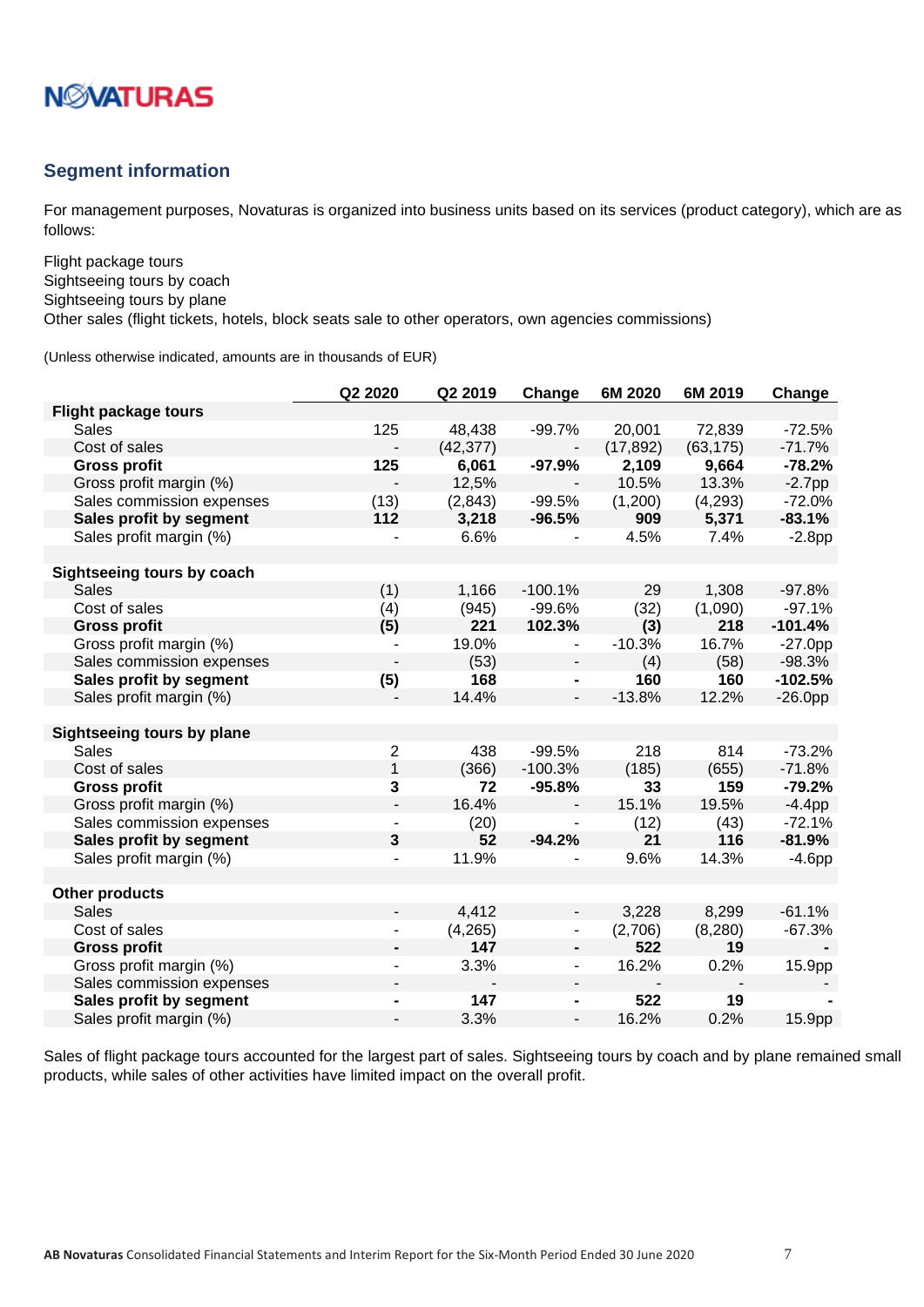

## <span id="page-7-0"></span>**Geographic and other sales split information**

The Company's activities included tour organization and the distribution of tours through diversified and complementary distribution channels: a retail network of travel agencies and own retail channels (own travel agencies, e-commerce sales, tickets only sales through the Global Distribution System (GDS)). The Company partners with over 400 travel agencies, including all of the major agencies in the Baltics and more than 60 in Belarus. E-commerce sales are via Company websites. During first half of 2020, the Company's websites were visited by 1.5 million unique visitors, which is 28% less than the 2.03 million unique visitors in the first half of 2019.

The Group sells flight tickets for its own organized charter flights via GDS, which means that Novaturas' charter tickets are available worldwide – to travel agents and also to passengers directly via internet portals for airline tickets.

The table below shows a breakdown of revenue by distribution channels:

|                 | $Q22020.$ %    | Q2 2019, % | Change | 6M 2020, % | 6M 2019, % | Change    |
|-----------------|----------------|------------|--------|------------|------------|-----------|
| Travel agencies | $\blacksquare$ | 73.2       | ۰      | 70.5       | 72.7       | $+2.2$ pp |
| Own retail      | ٠              | 11.0       |        | 12.8       | 11.6       | $1.2$ pp  |
| Web sales       |                | 14.4       | -      | 15.1       | 14.3       | $0.8$ pp  |
| <b>GDS</b>      | ۰              | 1.4        | ۰      | 1.6        | 1.4        | $0.2$ pp  |
| <b>Total</b>    | $\blacksquare$ | 100        |        | 100        | 100        |           |

Due to the restrictions caused by the COVID-19 pandemic, Novaturas Group has suspended its operation in the second quarter of 2020. Restrictions imposed have influenced 6 months 2020 financial results significantly.

Number of clients served by country of sales (in thousands of clients):

|              | Q <sub>2</sub> 2020 | Q2 2019 | Change, %      | 6M 2020 | 6M 2019 | Change, % |
|--------------|---------------------|---------|----------------|---------|---------|-----------|
| Lithuania    | ۰                   | 54.1    | -              | 12.7    | 71.5    | $-82.4$   |
| Latvia       | ۰                   | 16.8    | -              | 7.2     | 26.9    | $-73.1$   |
| Estonia      | ۰                   | 24.3    | ۰              | 11.2    | 37.8    | $-70.3$   |
| Other        |                     | 0.7     | -              | 0.1     | 0.8     | $-84.4$   |
| <b>Total</b> | $\blacksquare$      | 95.9    | $\blacksquare$ | 31.2    | 137.0   | $-77.2$   |

The Company's main product remained packaged tours. Number of clients served by product category (in thousands of clients):

|                                                     | Q <sub>2</sub> 2020      | Q2 2019 | Change, %      | 6M 2020 | 6M 2019 | Change, % |
|-----------------------------------------------------|--------------------------|---------|----------------|---------|---------|-----------|
| Flight package tours                                | $\overline{\phantom{a}}$ | 82.6    | ٠              | 26.4    | 116.3   | $-77.3$   |
| Sightseeing tours by coach                          | ۰                        | 3.8     | -              | 0.2     | 4.3     | $-95.7$   |
| Sightseeing tours by plane                          | $\overline{\phantom{a}}$ | 0.5     |                | 0.2     | 0.9     | $-76.9$   |
| Other sales (separate flight and hotel<br>services) |                          | 9.0     |                | 4.4     | 15.5    | $-71.3$   |
| <b>Total</b>                                        | $\blacksquare$           | 95.9    | $\blacksquare$ | 31.2    | 137.0   | $-77.2$   |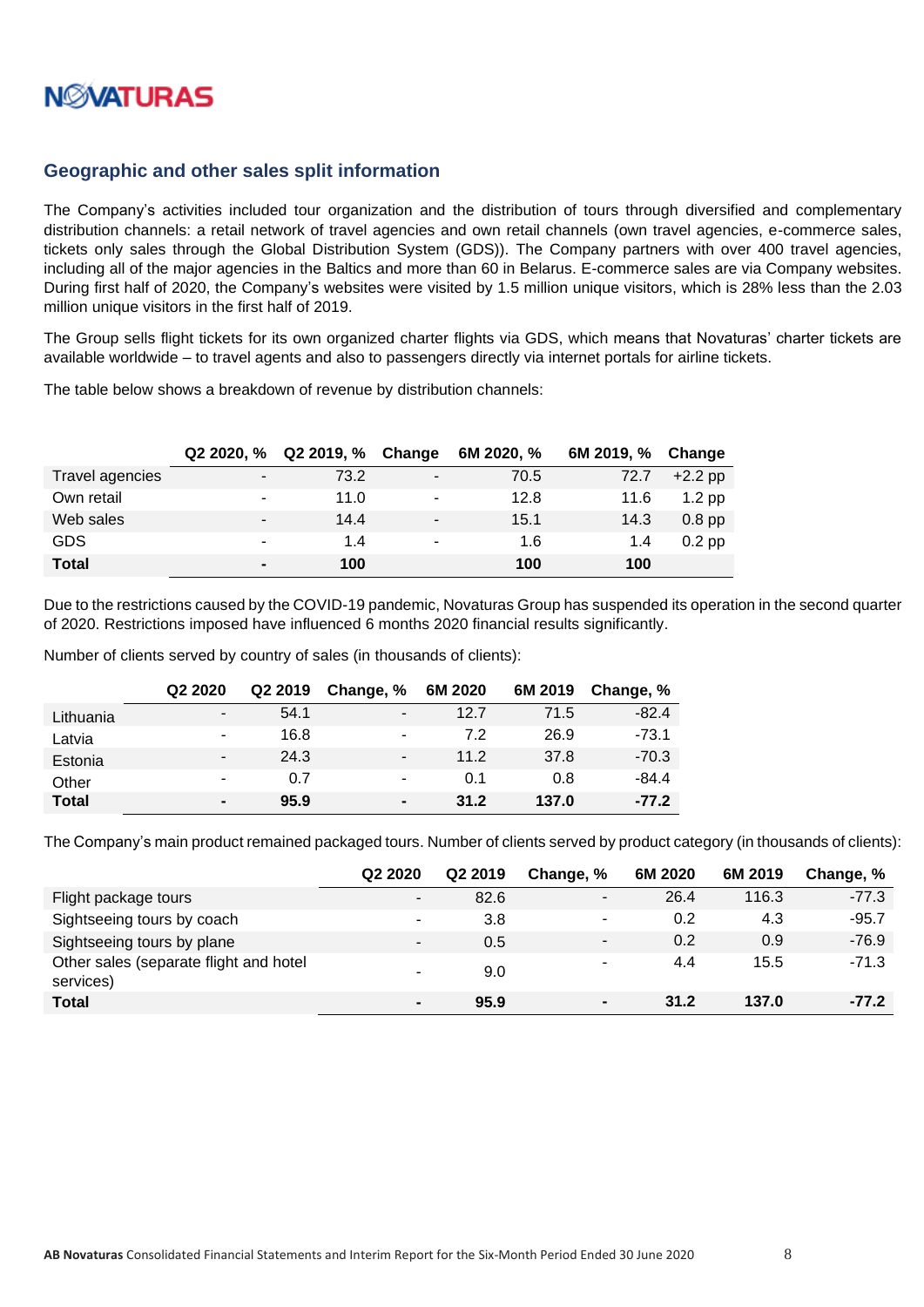

Due to COVID-19 restrictions, the most popular summer holiday destinations (Turkey, Bulgaria and Greece) were not open at the usual time and from the very beginning of the summer season. Winter holiday destinations (Egypt, the Spanish island of Tenerife, ski and exotic destinations) before COVID-19 impact were more in demand compared to the same period in 2019.

The breakdown of group package travel sales by destinations is as follows:

|                                  | Q2 2020, %               | Q2 2019, %     | Change                       | 6M 2020, %     | 6M 2019, % | Change         |
|----------------------------------|--------------------------|----------------|------------------------------|----------------|------------|----------------|
| Turkey                           | ۰                        | 54.8           | $\blacksquare$               | $\blacksquare$ | 36.5       | $\blacksquare$ |
| Greece                           | ۰                        | 14.4           | ۰                            | ٠              | 9.6        | $\blacksquare$ |
| Egypt                            | $\overline{\phantom{a}}$ | 11.5           | $\qquad \qquad \blacksquare$ | 50.3           | 25.8       | $+24.5$ pp     |
| <b>Bulgaria</b>                  | ۰                        | 6.2            | ٠                            | ٠              | 4.1        | $\blacksquare$ |
| Spain (including Canary Islands) | $\blacksquare$           | 2.8            | $\overline{\phantom{a}}$     | 14.1           | 5.4        | $+8.7$ pp      |
| Skiing                           | ۰                        | -              | ۰                            | 12.1           | 3.9        | $+8.2$ pp      |
| Long haul                        | $\blacksquare$           | $\blacksquare$ | $\blacksquare$               | 17.1           | 5.2        | $+11.9$ pp     |
| Other destinations               | ٠                        | 10.3           | ٠                            | 6.4            | 9.5        | $-3.1pp$       |
| <b>Total</b>                     | $\blacksquare$           | 100.0          | $\blacksquare$               | 100.0          | 100.0      |                |

Group monthly sales seasonality was as follows:

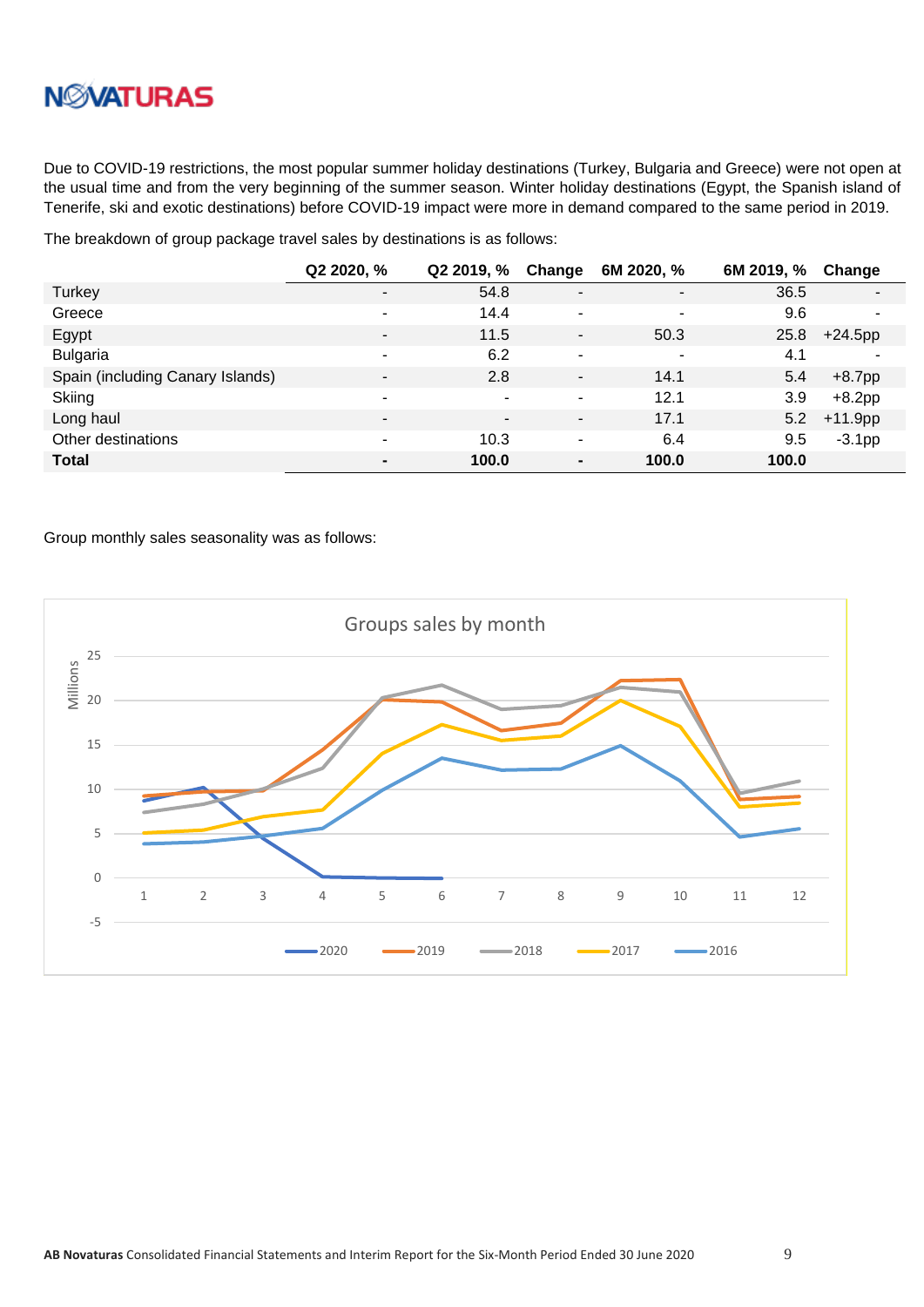

### <span id="page-9-0"></span>**Information about changes in the management bodies' structure**

According to the decision of the ordinary general meeting of the shareholders of the Company the management bodies' structure has been changed by eliminating the Supervisory Board of the Company and increasing members of the Board from 3 to 5. The Company as of the 30<sup>th</sup> of June 2020 has one collegial body - the Board, to which part of the supervisory functions were delegated. 2 members of increased and newly elected Board shall be independent. A team of the Company's top executives formed the previous members of the Board.

Considering the structure of the Company's shareholders, the size of the Company, the number of employees, and the structure of Novaturas Group, the proposed changes in corporate governance shall simplify the management of the Company and make it more efficient. Greater involvement of independent members in the management of the Company, rather than in supervision, shall provide opportunities to supplement the existing competencies of the Company and make maximum use of the knowledge and experience of the current management and at the same time incorporate new approaches and good governance practices. The changes also shall strengthen the management of the group, with more decisions relating to subsidiaries being added to the Board's remit.

A model like this is recommended among the most effective forms of corporate governance, ensures the representation of shareholders and other stakeholders, and the efficiency and productivity of the Company's operations.

The Board is elected for 4 years. The new members of the Board of the Company are competent professionals with the needed experience.

| <b>Name</b>        | Position on the<br><b>Board</b>                | <b>Legal entity and position</b>                                                                                                                                                                                                                                                                              | וע וטעווווטו<br>shares<br>held in the<br>Company | <b>Start of term</b> |
|--------------------|------------------------------------------------|---------------------------------------------------------------------------------------------------------------------------------------------------------------------------------------------------------------------------------------------------------------------------------------------------------------|--------------------------------------------------|----------------------|
| Ugnius Radvila     | Member of the<br><b>Board</b>                  |                                                                                                                                                                                                                                                                                                               | 740,702                                          | 2020-06-30           |
| Vidas Paliūnas     | Member of the<br><b>Board</b>                  | Business Center 32, UAB; - Member of the<br><b>Management Board</b>                                                                                                                                                                                                                                           | 535,278                                          | 2020-06-30           |
| Janek Pohla        | Member of the<br><b>Board</b>                  | Member of the Board of the Estonian Chamber<br>of Commerce and Industry; Tahe Outdoors, OU<br>- member of Management Board; Rendez<br>Vous, OU - member of Management Board<br>and sole owner                                                                                                                 | 800,000                                          | 2020-06-30           |
| Andrius Jurkonis   | Member of the<br>Board (independent<br>member) | Open type investment fund Axia Capital – fund<br>manager; Farmacijos kapitalas, JSC - director;<br>New Pharma, CEE - director; Privataus<br>kapitalo investicijos, JSC - director; New retail<br>LV, JSC - director and 100% owner                                                                            |                                                  | 2020-06-30           |
| Virginijus Lepeška | Member of the<br>Board (independent<br>member) | Organizacijų vystymo centras, JSC -<br>consultant, chairman of the Board; OVC<br>mokymai, JSC - consultant; AL holdingas, JSC<br>- deputy director, member of the Board;<br>Swenheim, JSC - deputy director, member of<br>the Board; Biseris, JSC - member of the Board;<br>Lewben, JSC - member of the Board |                                                  | 2020-06-30           |

Information about the Board as of the 30th of June 2020:

**Number of**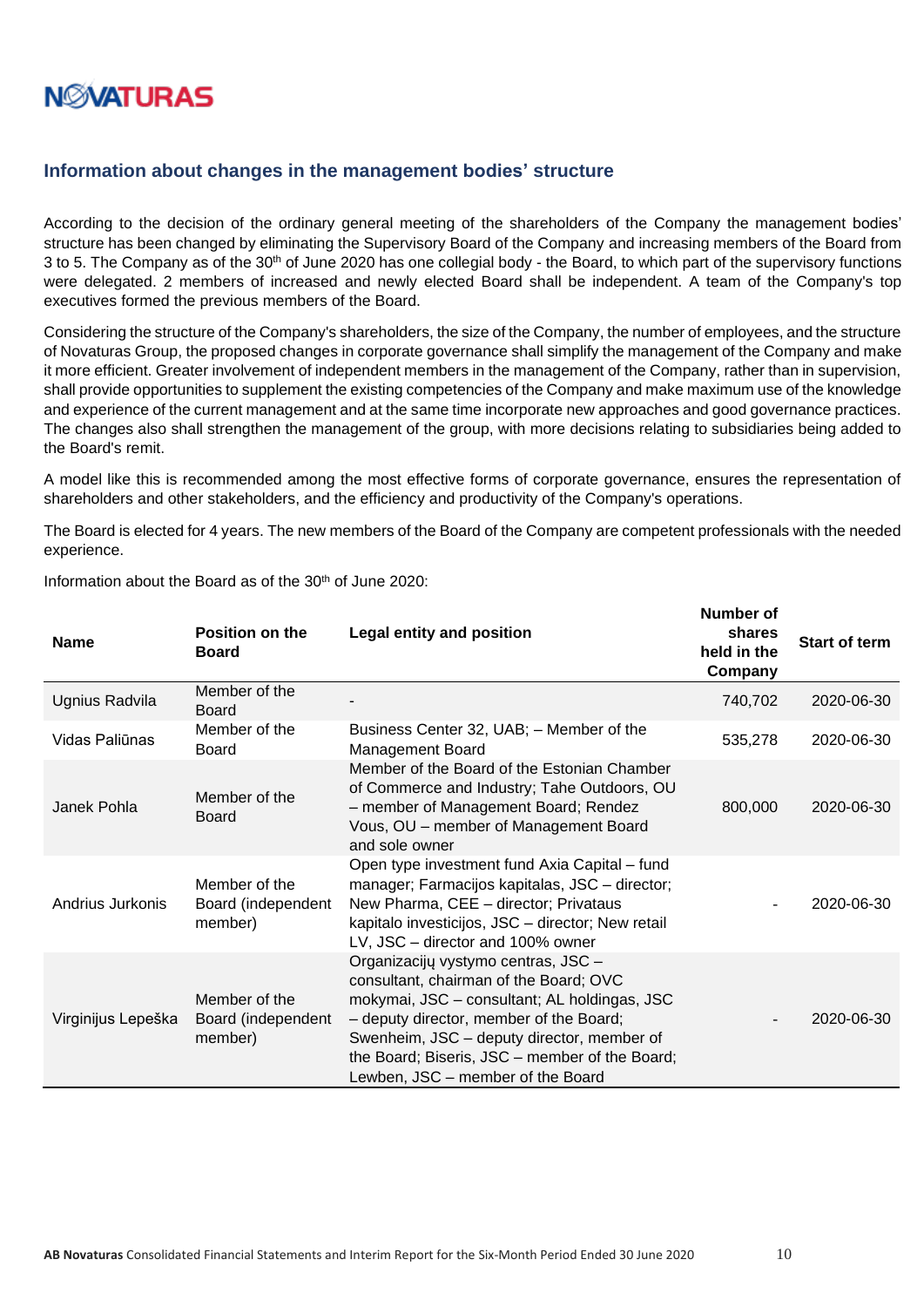

Company's top executives as of the 30<sup>th</sup> of June 2020:

| Name            | <b>Position within the Company</b> | Number of<br>shares held<br>in the<br>Company |
|-----------------|------------------------------------|-----------------------------------------------|
| Audronė Keinytė | CEO                                |                                               |
| Tomas Staškūnas | CFO                                | 58,192                                        |
| leva Galvydienė | CCO                                |                                               |

### <span id="page-10-0"></span>**Share capital and shareholders**

The Company's share capital is EUR 234,210. It consists of 7,807,000 ordinary registered shares with a nominal value of EUR 0.03. The number of shares of the Company that grant votes in the General Meeting of Shareholders is 7,807,000.

The ordinary registered shares of AB Novaturas (ISIN code LT0000131872) are listed on the Official List of the Nasdaq Vilnius Stock Exchange (symbol NTU1L) and on the Warsaw Stock Exchange (symbol NTU, ISIN code LT0000131872).

Information about trading in AB Novaturas shares from 21 March 2018 to 30 June 2020 on the Nasdaq Vilnius exchange in Lithuania:

|                     | <b>Currency</b> | Opening<br>price | <b>Maximum</b><br>price | Lowest<br>price | <b>Closing</b><br>price | Average<br>price | <b>Volume</b><br>(quantity) | <b>Volume</b><br>(EUR) |
|---------------------|-----------------|------------------|-------------------------|-----------------|-------------------------|------------------|-----------------------------|------------------------|
| Q1 2018             | <b>EUR</b>      | 11.00            | 12.40                   | 10.56           | 10.85                   | 11.38            | 17,830                      | 202,845                |
| Q2 2018             | <b>EUR</b>      | 10.85            | 11.37                   | 10.67           | 11.20                   | 11.01            | 183,160                     | 2,016,183              |
| Q3 2018             | <b>EUR</b>      | 11.25            | 12.78                   | 11.05           | 11.05                   | 11.76            | 57,065                      | 671,148                |
| Q4 2018             | <b>EUR</b>      | 11.20            | 11.23                   | 7.90            | 8.00                    | 8.94             | 111,267                     | 994,816                |
| Q1 2019             | <b>EUR</b>      | 7.90             | 8.60                    | 7.90            | 8.31                    | 8.28             | 53,408                      | 442,387                |
| Q <sub>2</sub> 2019 | <b>EUR</b>      | 8.31             | 8,50                    | 6.80            | 7.05                    | 8,02             | 276,376                     | 2,216,747              |
| Q3 2019             | <b>EUR</b>      | 7.15             | 7.80                    | 6.40            | 6.55                    | 7.03             | 61,452                      | 431,871                |
| Q4 2019             | <b>EUR</b>      | 6.55             | 6.80                    | 4.20            | 4.30                    | 4.27             | 1,380,166                   | 5,906,141              |
| Q1 2020             | <b>EUR</b>      | 4.30             | 4.68                    | 2.12            | 2.22                    | 3.89             | 821,795                     | 3,200,535              |
| Q2 2020             | <b>EUR</b>      | 2.20             | 3.02                    | 1.93            | 2.32                    | 2.05             | 4,359,777                   | 8,931,213              |

As of 30 June 2020, the company's market capitalization was EUR 16.0 million and decreased by 47.30% in the second quarter.

Information about trading in AB Novaturas shares from 21 March 2018 to 30 June 2020 on the "GPW main market" at the Warsaw Stock Exchange in Poland:

|         | <b>Currency</b> | <b>Opening</b><br>price | <b>Maximum</b><br>price | Lowest<br>price | <b>Closing</b><br>price | Average<br>price | Volume<br>(quantity) | <b>Volume</b><br>(PLN) |
|---------|-----------------|-------------------------|-------------------------|-----------------|-------------------------|------------------|----------------------|------------------------|
| Q1 2018 | <b>PLN</b>      | 43.90                   | 45.95                   | 43.60           | 43.95                   | 45.49            | 24,951               | 1,134,971              |
| Q2 2018 | <b>PLN</b>      | 43.95                   | 48.00                   | 42.60           | 48.00                   | 44.96            | 150,462              | 6,765,241              |
| Q3 2018 | <b>PLN</b>      | 48.00                   | 56.00                   | 44.20           | 47.30                   | 48.71            | 48,202               | 2,348,140              |
| Q4 2018 | <b>PLN</b>      | 47.30                   | 48.30                   | 32.39           | 33.20                   | 36.98            | 39,843               | 1,473,410              |
| Q1 2019 | <b>PLN</b>      | 33.20                   | 38.48                   | 33.15           | 37.80                   | 34.23            | 19,337               | 661,820                |
| Q2 2019 | <b>PLN</b>      | 37.80                   | 40.00                   | 31.80           | 33.20                   | 34.38            | 5,150                | 177,060                |
| Q3 2019 | <b>PLN</b>      | 31.80                   | 31.80                   | 27.20           | 28.40                   | 28.71            | 2,824                | 81,070                 |
| Q4 2019 | <b>PLN</b>      | 28.00                   | 28.60                   | 17.00           | 17.50                   | 20.70            | 87,854               | 1,818,800              |
| Q1 2020 | <b>PLN</b>      | 17.20                   | 21.00                   | 12.00           | 12.00                   | 17.66            | 1,685                | 29,760                 |
| Q2 2020 | <b>PLN</b>      | 8.00                    | 13.10                   | 8.00            | 9.85                    | 10.34            | 102,261              | 1,056,950              |

As of 30 June 2020, the company's market capitalization was PLN 80.7 million and, calculated in PLN, decreased by 41.45% during second quarter.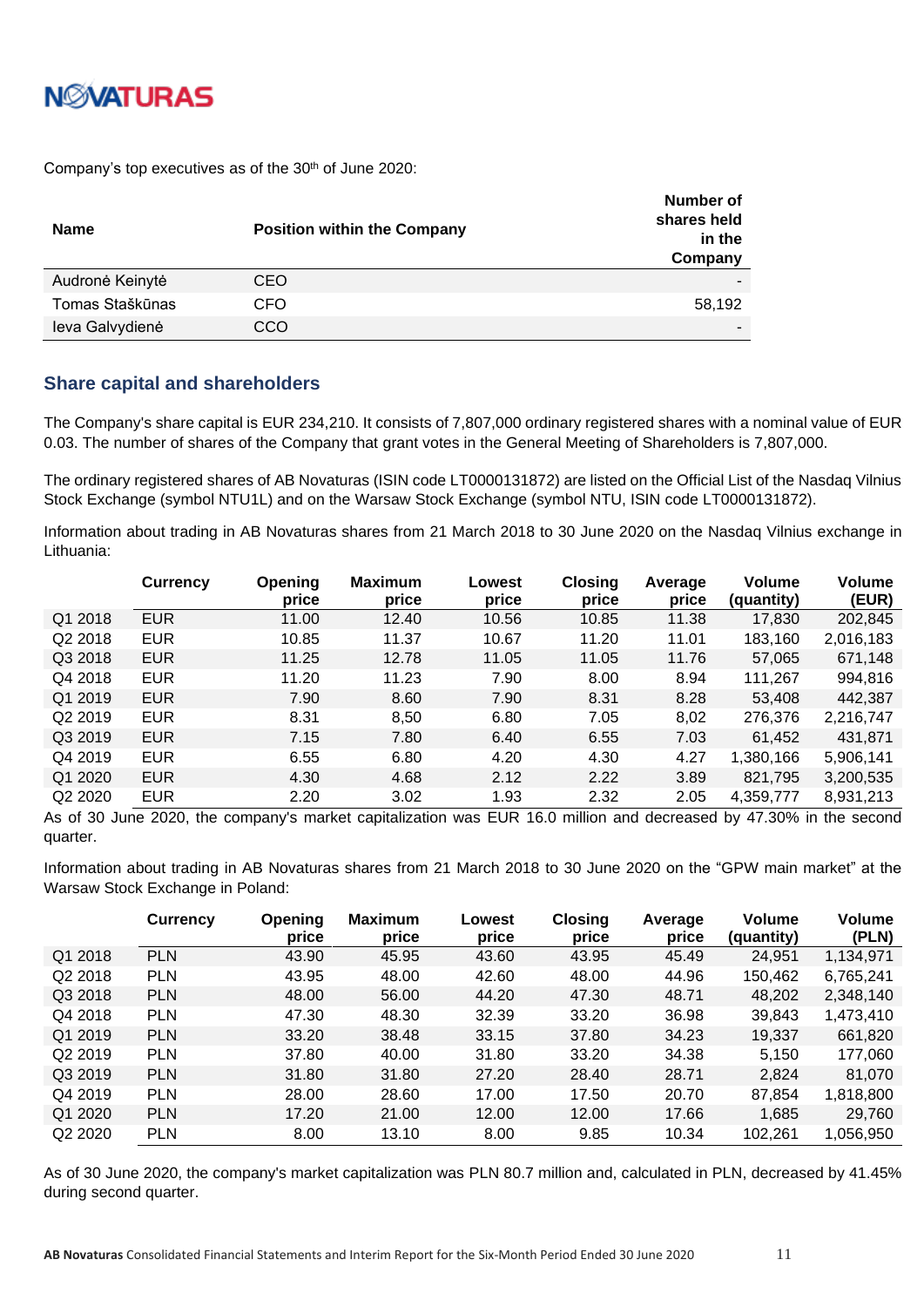# **NMATURAS**

Shareholders holding at least 5% of share capital and votes as of 30 June 2020:

| Name of the shareholder | Number of shares | Share of authorized capital<br>and total number of votes |
|-------------------------|------------------|----------------------------------------------------------|
| Rendez Vous OU          | 800,000          | 10.25                                                    |
| Moonrider OU            | 780,000          | 9.99                                                     |
| ME Investicija          | 779,900          | 9.99                                                     |
| Ugnius Radvila          | 740,702          | 9.49                                                     |
| Rytis Šūmakaris         | 535,278          | 6.86                                                     |
| Vidas Paliūnas          | 535,278          | 6.86                                                     |
| Rondam AS               | 410,000          | 5.25                                                     |
| Others (free float)     | 3,225,842        | 41.32                                                    |
| <b>Total</b>            | 7,807,000        | 100.00                                                   |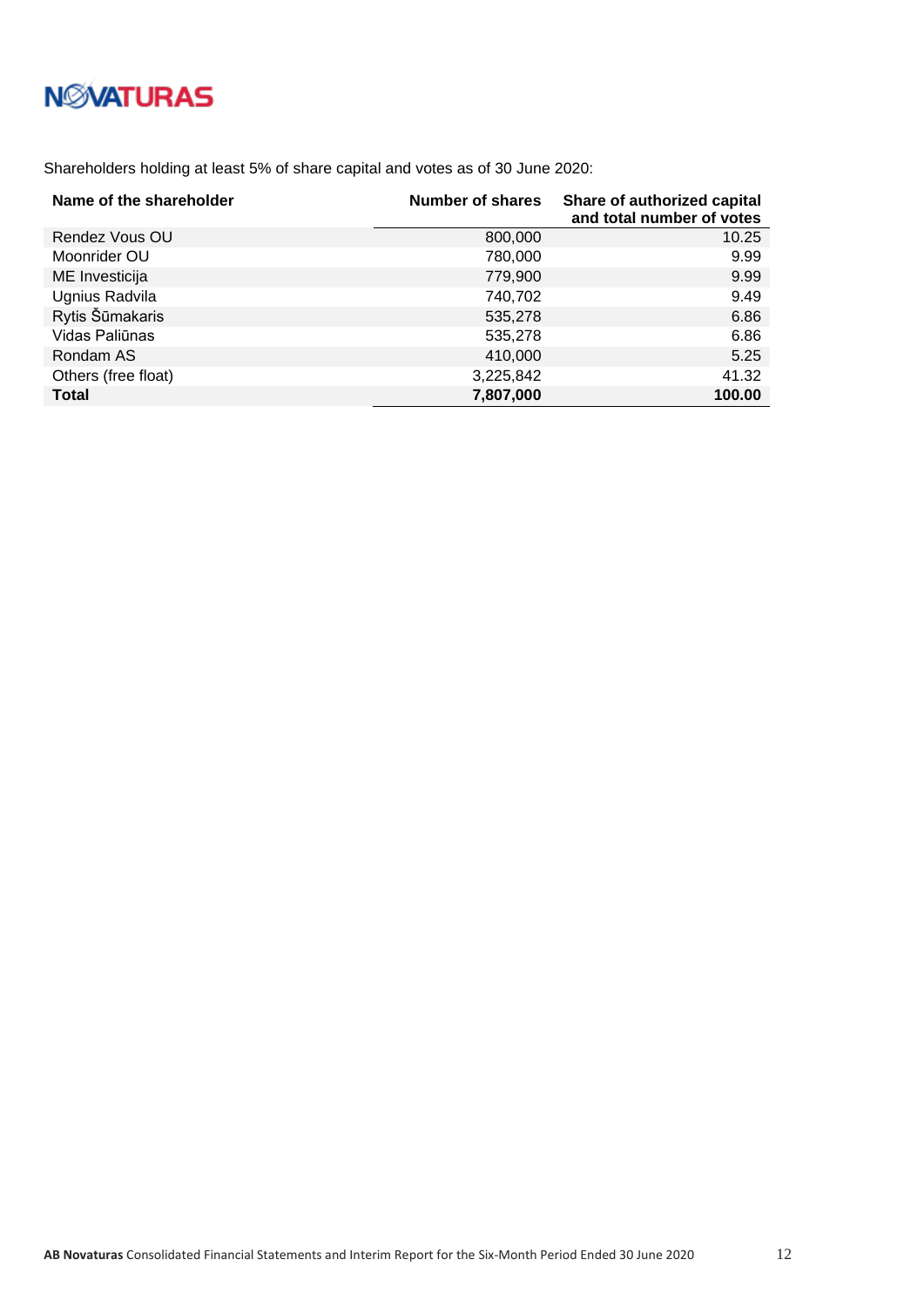# **NWATURAS**

## <span id="page-12-0"></span>Consolidated statements of comprehensive income

|                                                                                                          | Q2 2020                  | Q2 2019   | Change, %                | 6M<br>2020 | 6M<br>2019 | Change, % |
|----------------------------------------------------------------------------------------------------------|--------------------------|-----------|--------------------------|------------|------------|-----------|
| <b>Sales</b>                                                                                             | 126                      | 54,454    | $-99.8$                  | 23,476     | 83,260     | $-71.8$   |
| Cost of sales                                                                                            |                          | (47, 953) |                          | (20, 815)  | (73, 200)  | $-71.6$   |
| <b>Gross profit</b>                                                                                      | 126                      | 6,501     | $-98.1$                  | 2,661      | 10,060     | $-73.5$   |
| Sales and marketing expenses                                                                             | (366)                    | (3,888)   | $-90.6$                  | (2, 454)   | (6, 366)   | $-61.5$   |
| General and administrative expenses                                                                      | (469)                    | (1,020)   | $-54.0$                  | (1, 170)   | (2,095)    | $-44.1$   |
| Other operating income                                                                                   |                          |           |                          |            | 1          |           |
| Other operating (expenses)                                                                               | $\overline{\phantom{a}}$ |           | $\overline{\phantom{a}}$ | (5)        | (2)        | 150.0     |
| <b>Profit from operations</b>                                                                            | (714)                    | 1,593     | $\blacksquare$           | (968)      | 1,598      |           |
| Finance income                                                                                           | 423                      | 160       | $\blacksquare$           | 532        | 270        | 97.0      |
| Finance (expenses)                                                                                       | (1,776)                  | (312)     | $\blacksquare$           | (2,040)    | (589)      | 246.3     |
| Profit before tax                                                                                        | (2,067)                  | 1,441     | ٠                        | (2, 476)   | 1,279      |           |
| Income tax (expense)                                                                                     | 176                      | (856)     |                          | 232        | (842)      |           |
| Net profit                                                                                               | (1, 891)                 | 585       |                          | (2, 244)   | 437        |           |
|                                                                                                          |                          |           |                          |            |            |           |
| Other comprehensive income to be<br>reclassified to profit or loss in subsequent<br>periods              |                          |           |                          |            |            |           |
| Result of changes in cash flow hedge reserve                                                             | 1,350                    | 99        |                          | (1,655)    | 1,225      |           |
| Impact of income tax                                                                                     | (203)                    | (15)      |                          | 248        | (184)      |           |
| Total comprehensive income for the year                                                                  | (744)                    | 669       | $\blacksquare$           | (3,651)    | 1,478      |           |
|                                                                                                          |                          |           |                          |            |            |           |
| Net profit attributable to:                                                                              |                          |           |                          |            |            |           |
| The shareholders of the Company                                                                          | (1,891)                  | 585       |                          | (2, 244)   | 437        |           |
| Non-controlling interests                                                                                |                          |           |                          |            |            |           |
|                                                                                                          | (1,891)                  | 585       |                          | (2, 244)   | (437)      |           |
|                                                                                                          |                          |           |                          |            |            |           |
| Total comprehensive income attributable to:                                                              |                          |           |                          |            |            |           |
| The shareholders of the Company                                                                          | (744)                    | 669       |                          | (3,651)    | 1,478      |           |
| Non-controlling interests                                                                                |                          |           |                          |            |            |           |
|                                                                                                          | (744)                    | 669       |                          | (3,651)    | 1,478      |           |
|                                                                                                          |                          |           |                          |            |            |           |
| Earnings per share (EPS) for continuing<br>operations:                                                   |                          |           |                          |            |            |           |
| Basic and diluted, profit for the year attributable<br>to ordinary equity holders of the parent (in EUR) | (0.24)                   | 0.07      |                          | (0.29)     | 0.06       |           |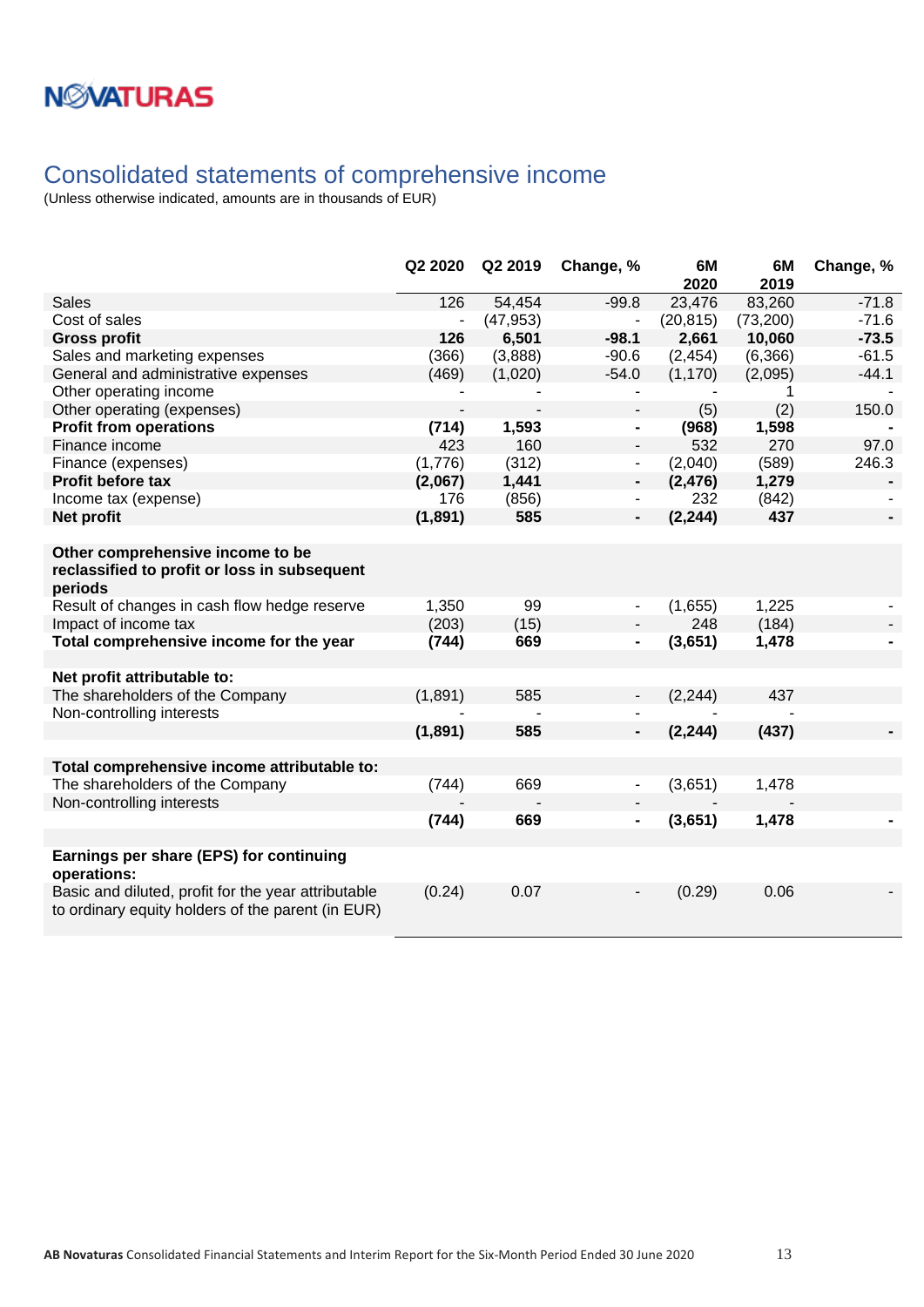# **NMATURAS**

## <span id="page-13-0"></span>Consolidated statements of financial position

|                                                | 30 June 2020 | 31 December 2019 | 30 June 2019   |
|------------------------------------------------|--------------|------------------|----------------|
| <b>ASSETS</b>                                  |              |                  |                |
| Non-current assets                             |              |                  |                |
| Goodwill                                       | 30,327       | 30,327           | 30,327         |
| Other intangible assets                        | 172          | 248              | 347            |
| Property, plant and equipment                  | 157          | 208              | 260            |
| Right-of-use assets                            | 562          | 562              |                |
| Long term receivables                          | 218          | 220              | 62             |
| Deferred income tax asset                      | 461          | 30               | $\overline{7}$ |
| <b>Total non-current assets</b>                | 31,897       | 31,595           | 31,003         |
|                                                |              |                  |                |
| <b>Current assets</b>                          |              |                  |                |
| Inventories                                    | 3            | 4                | 4              |
| Prepayments and deferred expenses              | 12,610       | 8,973            | 11,178         |
| Trade accounts receivable                      | 497          | 652              | 549            |
| Prepaid income tax                             | 70           | 175              | 233            |
| Other receivables                              | 647          | 874              | 2,632          |
| Other current financial assets                 |              | 261              |                |
| Restricted cash                                | 3,200        | 2,300            | 3,200          |
| Cash and cash equivalents                      | 3,719        | 4,554            | 2,585          |
| <b>Total current assets</b>                    | 20,746       | 17,793           | 20,381         |
|                                                |              |                  |                |
| <b>Total assets</b>                            | 52,643       | 49,388           | 51,384         |
|                                                |              |                  |                |
| <b>EQUITY AND LIABILITIES</b>                  |              |                  |                |
| <b>Equity</b>                                  |              |                  |                |
| Share capital                                  | 234          | 234              | 234            |
| Cash flow hedge reserve                        | (1, 185)     | 222              | (310)          |
| Legal reserve                                  | 29           | 29               | 29             |
| Foreign currency translation reserve           | 145          | 145              | 145            |
| Retained earnings                              | 17,280       | 19,524           | 15,747         |
| <b>Total equity</b>                            | 16,503       | 20,154           | 15,845         |
|                                                |              |                  |                |
| <b>Liabilities</b>                             |              |                  |                |
| <b>Non-current liabilities</b>                 |              |                  |                |
| Non-current borrowings                         | 7,070        | 4,000            | 6,000          |
| Deferred income tax liabilities                |              |                  | 3,114          |
| Non-current lease liabilities                  | 360          | 360              |                |
| <b>Total non-current liabilities</b>           | 7,430        | 4,360            | 9,114          |
|                                                |              |                  |                |
| <b>Current liabilities</b>                     |              |                  |                |
| Current portion of non-current borrowings      | 500          | 2,000            | 1,500          |
| <b>Current borrowings</b>                      | 5,561        |                  |                |
| Trade payables                                 | 2,278        | 4,173            | 4,998          |
| Advances received                              | 17,276       | 14,997           | 18,928         |
| Income tax payable                             | 976          | 1,253            | 98             |
| Other current liabilities and accrued expenses | 509          | 2,235            | 534            |
| Lease liabilities                              | 216          | 216              |                |
| Other current financial liabilities            | 1,394        |                  | 367            |
| <b>Total current liabilities</b>               | 28,710       | 24,874           | 26,425         |
|                                                |              |                  |                |
| <b>Total equity and liabilities</b>            | 52,643       | 49,388           | 51,384         |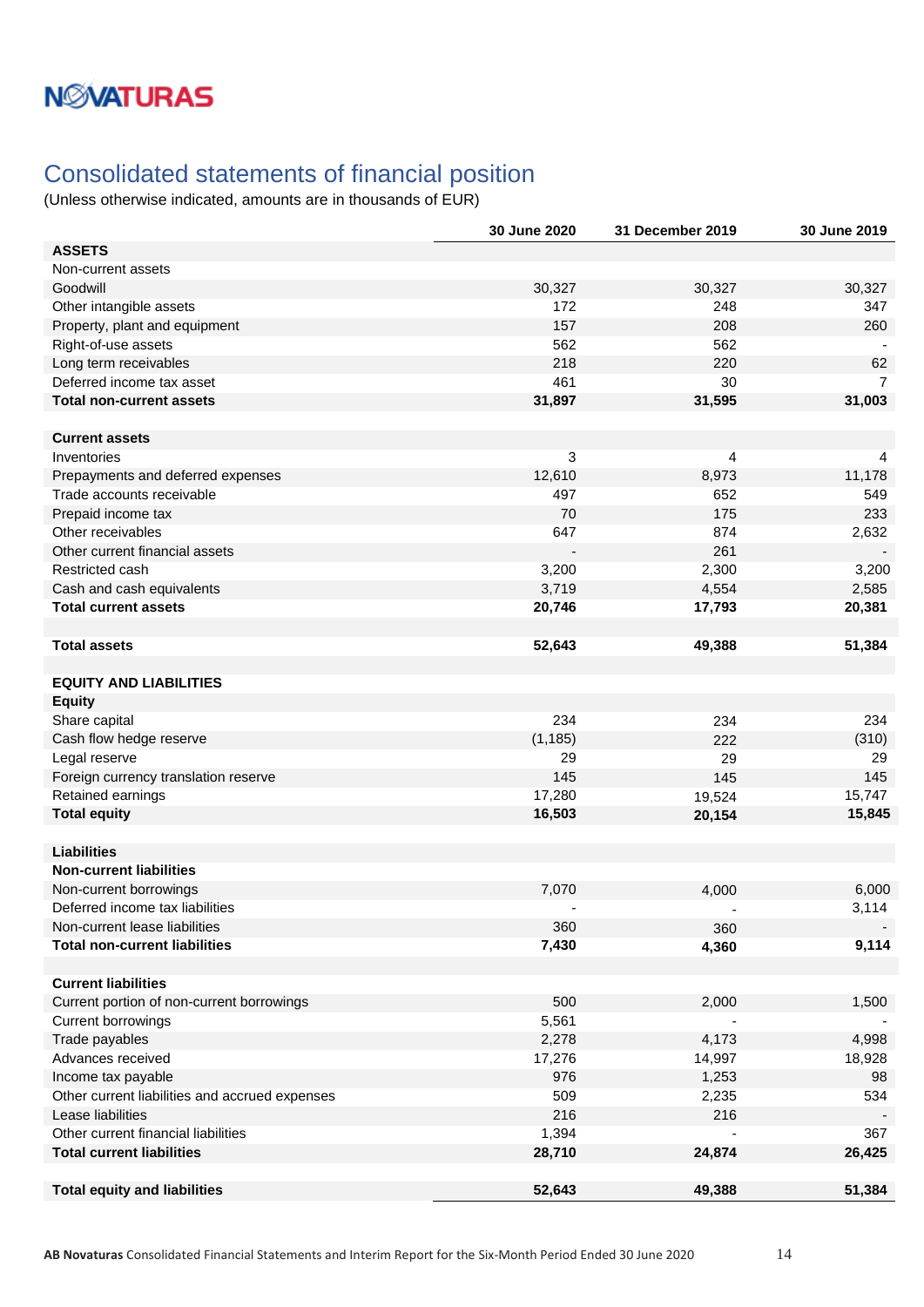# **NWATURAS**

## <span id="page-14-0"></span>Consolidated statements of changes in equity

|                                | <b>Share</b><br>capital  | Legal<br>reserve         | Cash<br>flow<br>hedge<br>reserve | <b>Retained</b><br>earnings | Foreign<br>currency<br>translation<br>reserve | <b>Equity</b><br>attributable<br>to equity<br>holders |
|--------------------------------|--------------------------|--------------------------|----------------------------------|-----------------------------|-----------------------------------------------|-------------------------------------------------------|
| Balance as at 31 December 2018 | 234                      | 29                       | (1, 351)                         | 15,310                      | 145                                           | 14,367                                                |
| Net profit for the year        | $\overline{a}$           | $\overline{a}$           | $\overline{a}$                   | 4,214                       |                                               | 4,214                                                 |
| Other comprehensive income     |                          | $\overline{\phantom{a}}$ | 1,573                            |                             |                                               | 1,573                                                 |
| Total comprehensive income     |                          |                          | 1,573                            | 4,214                       |                                               | 5,787                                                 |
| Increase in share capital      | $\overline{\phantom{0}}$ | $\overline{\phantom{0}}$ | $\overline{\phantom{0}}$         | ٠                           | -                                             |                                                       |
| Dividends paid                 | $\blacksquare$           | $\blacksquare$           | $\overline{a}$                   | ٠                           | ۰                                             |                                                       |
| Balance as at 31 December 2019 | 234                      | 29                       | 222                              | 19,524                      | 145                                           | 20,154                                                |
| Net profit for the year        |                          |                          |                                  | (2, 224)                    |                                               | (2, 224)                                              |
| Other comprehensive income     | $\overline{\phantom{0}}$ | $\overline{\phantom{a}}$ | (1,407)                          |                             |                                               | (1,407)                                               |
| Total comprehensive income     |                          |                          | (1, 407)                         | (2, 224)                    |                                               | (3,651)                                               |
| Increase in share capital      | $\overline{\phantom{a}}$ | $\overline{\phantom{0}}$ |                                  |                             |                                               |                                                       |
| Dividends paid                 | $\overline{a}$           | $\overline{a}$           | $\overline{a}$                   | ٠                           |                                               |                                                       |
| Balance as at 30 June 2020     | 234                      | 29                       | (1, 185)                         | 17,280                      | 145                                           | 16,503                                                |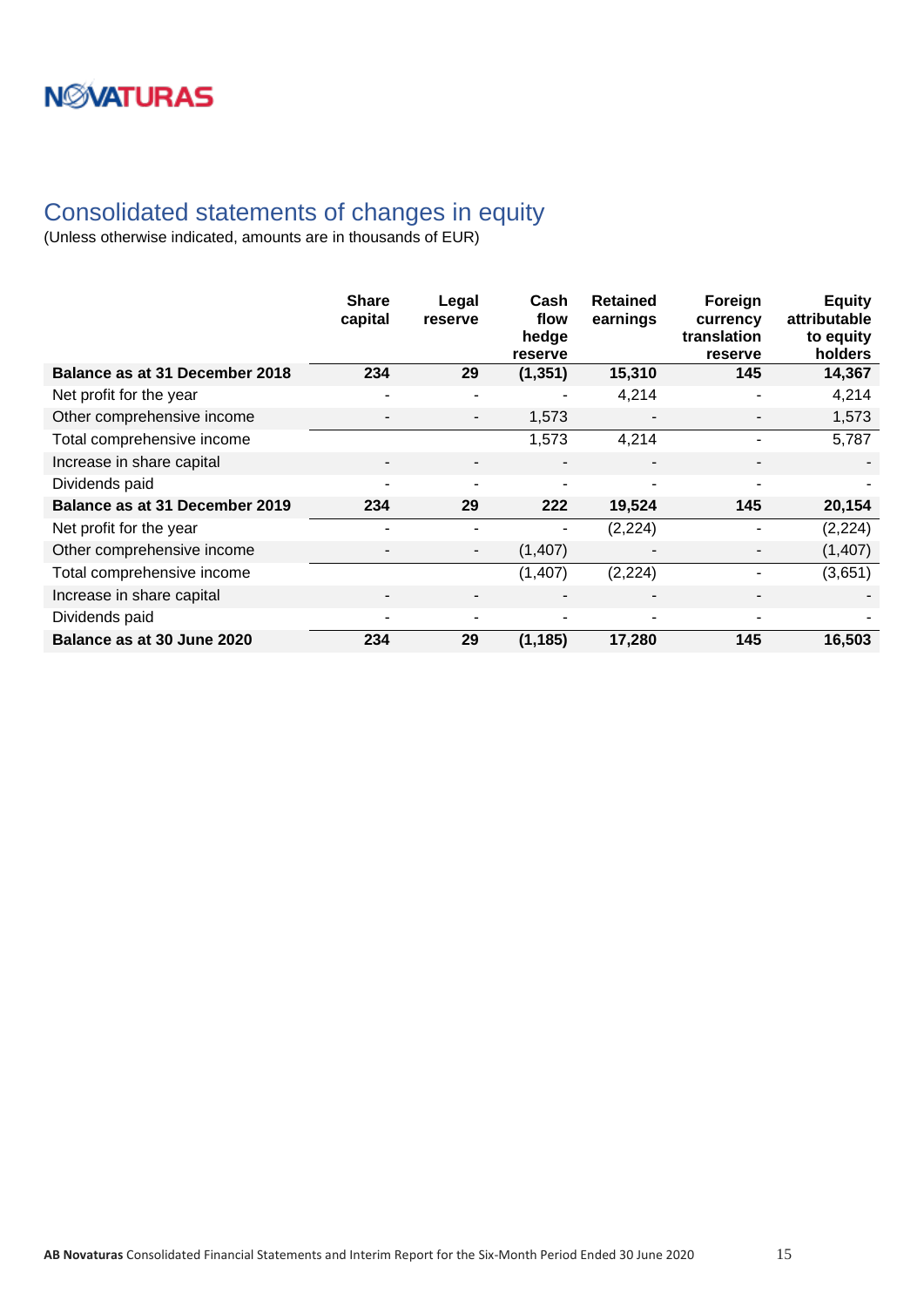# **NMATURAS**

## <span id="page-15-0"></span>Consolidated statements of cash flow

|                                                                          | 6M 2020  | 6M 2019  |
|--------------------------------------------------------------------------|----------|----------|
| Cash flows from (to) operating activities                                |          |          |
| Net profit                                                               | (2, 244) | 437      |
| Adjustments for non-cash items:                                          |          |          |
| Depreciation and amortization                                            | 128      | 130      |
| Change in deferred income tax                                            |          | 337      |
| Current income tax expenses                                              |          | 146      |
| Elimination of financial, investment and other non-cash activity results | (1,016)  | 1,333    |
|                                                                          | (3, 132) | 2,383    |
|                                                                          |          |          |
| <b>Changes in working capital:</b>                                       |          |          |
| Decrease in inventories                                                  | 1        | (1)      |
| (Increase) decrease in trade receivables                                 | 155      | 148      |
| (Increase) decrease in other receivables                                 | 488      | (404)    |
| (Increase) decrease in prepayments and deferred expenses                 | (3,635)  | (2, 314) |
| Increase (decrease) in trade payables                                    | (1,895)  | 387      |
| Increase in advances received                                            | 2,279    | 4,669    |
| Income tax paid                                                          | (603)    | (74)     |
| Increase (decrease) in other accounts payable and accrued expenses       | (332)    | (2,892)  |
| Net cash flows from operating activities                                 | (6, 674) | (1, 902) |
|                                                                          |          |          |
| Cash flows from (to) investing activities                                |          |          |
| (Acquisition) of non-current assets (except investments)                 | (3)      | (56)     |
| Proceeds from sale of non-current assets (except investments)            | 2        |          |
| Net cash flows (to) investing activities                                 | (1)      | (56)     |
|                                                                          |          |          |
| <b>Cash flows from financing activities</b>                              |          |          |
| Loans received                                                           | 9,570    | 8,000    |
| (Repayment) of loans                                                     | (2, 439) | (8,500)  |
| Interest (paid)                                                          | (391)    | (264)    |
|                                                                          |          |          |
| Net cash flows (to) financing activities                                 | 6,740    | (764)    |
|                                                                          |          |          |
| Net increase (decrease) in cash flows                                    | 65       | 1,082    |
|                                                                          |          |          |
| Cash and cash equivalents at the beginning of the year                   | 6,854    | 4,703    |
|                                                                          |          |          |
| Cash and cash equivalents at the end of period                           | 6,919    | 5,785    |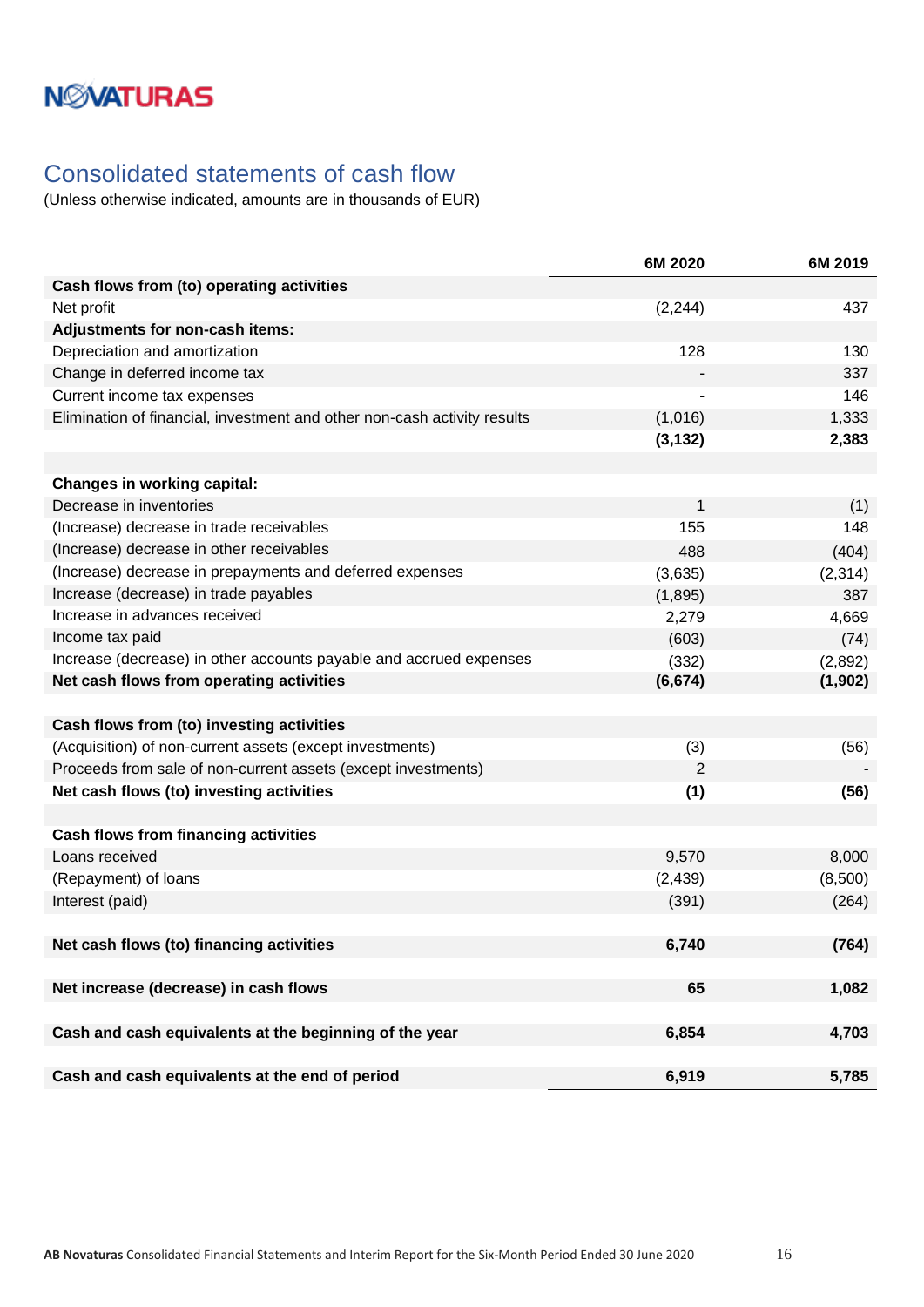# **N***N***XATURAS**

## <span id="page-16-0"></span>Notes to the financial statements

## <span id="page-16-1"></span>**Information about subsidiaries**

Novaturas Group is a holding structure and AB Novaturas is the parent company which conducts operations directly and through subsidiaries in their respective markets - Lithuania, Latvia and Estonia.

| Company                        |           | Country of operations Shareholding % as of 30 June 2020 |
|--------------------------------|-----------|---------------------------------------------------------|
| <b>Novatours SIA</b>           | Latvia    | 100                                                     |
| Novatours OÜ                   | Estonia   | 100                                                     |
| Aviaturas ir Partneriai UAB    | Lithuania | 100                                                     |
| <b>SRL Novatours Holidays*</b> | Romania   | 100                                                     |

\* Operations of the subsidiary in Romania were discontinued in 2009.

## <span id="page-16-2"></span>**Sales and marketing expenses**

|                                    | Q <sub>2</sub> 20 <sub>20</sub> | Q2 2019 | Change, %             | 6M 2020 | 6M 2019        | Change, % |
|------------------------------------|---------------------------------|---------|-----------------------|---------|----------------|-----------|
| Commissions                        | 13                              | 2,916   | $-99.6$               | 1,213   | 4,394          | $-72.4$   |
| Salaries and related taxes         | 221                             | 615     | $-64.1$               | 756     | 1,205          | $-37.3$   |
| Advertising and marketing expenses | 70                              | 249     | $-71.9$               | 312     | 513            | $-39.2$   |
| Rent and maintenance expenses      | 42                              | 50      | $-16.8$               | 101     | 110            | $-8.6$    |
| Depreciation and amortization      | 9                               | 4       | $+114.2$              | 19      | 9              | $+106.5$  |
| Business trips expenses            | ٠                               | 12      | ۰                     | 8       | 21             | $-61.3$   |
| Communication expenses             | 6                               | 10      | $-42.9$               | 14      | 23             | $-40.4$   |
| <b>Transportation expenses</b>     | 3                               | 8       | $-62.1$               | 11      | 17             | $-35.0$   |
| Representation expenses            | $\mathbf{1}$                    | 10      | $-90.3$               | 8       | 37             | $-78.6$   |
| Training expenses                  |                                 | 1       | $\tilde{\phantom{a}}$ |         | $\overline{2}$ | $-46.4$   |
| Other                              | 1                               | 12      | $-91.6$               | 11      | 34             | $-67.6$   |
| Total:                             | 366                             | 3,888   | $-90.6$               | 2,454   | 6,366          | $-61.5$   |

## <span id="page-16-3"></span>**General and administrative expenses**

|                               | Q2 2020 | Q2 2019 | Change, %      | 6M 2020 | 6M 2019 | Change, % |
|-------------------------------|---------|---------|----------------|---------|---------|-----------|
| Salaries and related taxes    | 205     | 555     | $-63.1$        | 546     | 1,084   | $-49.6$   |
| Rent and maintenance expenses | 13      | 35      | $-62.8$        | 41      | 67      | $-38.8$   |
| Depreciation and amortization | 54      | 52      | $+4.8$         | 110     | 123     | $-10.2$   |
| Business trips expenses       | и       | 25      | $-96.1$        | 8       | 42      | $-81.1$   |
| Communication expenses        | 5       | 10      | $-49.8$        | 11      | 19      | $-42.0$   |
| Consulting expenses           | 58      | 52      | $+11.3$        | 93      | 125     | $-25.7$   |
| Transportation expenses       | 8       | 14      | $-44.7$        | 16      | 23      | $-31.8$   |
| Representation expenses       | 2       | 21      | $-90.3$        | 14      | 45      | $-68.7$   |
| Bad debt expenses             | ۰       | 26      | $\blacksquare$ | ٠       | 26      |           |
| Training expenses             | ٠       | 7       | ٠              | 6       | 10      | $-41.7$   |
| Other                         | 123     | 222     | $-44.6$        | 325     | 530     | $-38.7$   |
| Total:                        | 469     | 1,020   | $-54.0$        | 1,170   | 2,095   | $-44.1$   |

In the first half of 2020, the Company incurred one-off expenses related to legal cases (EUR 28,000) and headcount decrease (EUR 29,000). In the first half of 2019, the Company incurred one-off expenses related to legal cases (EUR 48,000) and headcount decrease (EUR 96,000).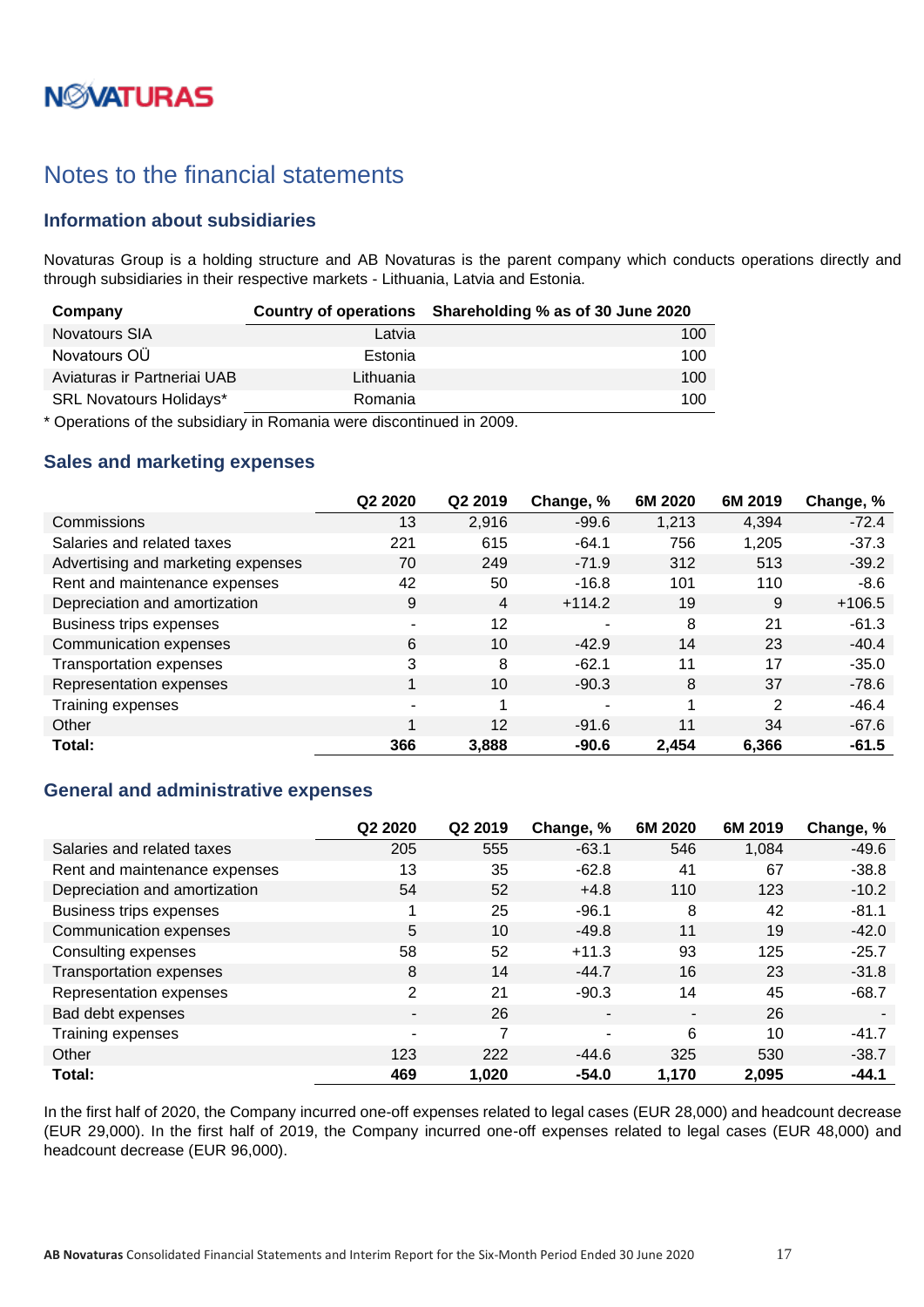

## <span id="page-17-0"></span>**Hedging**

The Company operates as a tour operator. Due to its business specifics the Company is exposed to the risk of fluctuation in the price of aviation fuel and the EUR/USD foreign exchange rate. The Company hedges against changes in aviation fuel prices (which affect fuel costs) and against changes in the EUR/USD exchange rate (which affects fuel and hotel costs) for the entire period of early bookings for upcoming summer and winter seasons using forward and future contracts. When derivative positions are closed on a monthly basis, the result is accounted in the comprehensive income report.

The tables below present the closed hedging contracts result and still-held hedging contracts at the period-end market value (in thousands of EUR):

|                                                                                                            | Q2 2020  | Q <sub>2</sub> 2019 | Change      | 6M 2020 | 6M 2019         | Change |
|------------------------------------------------------------------------------------------------------------|----------|---------------------|-------------|---------|-----------------|--------|
| Result of closed hedging contracts already<br>reflected in the period statement of<br>comprehensive income | (1, 123) | (300)               | (823)       | (1,160) | (223)           | (937)  |
|                                                                                                            |          | 30 June<br>2020     | 31 December | 2019    | 30 June<br>2019 |        |
| Market value of existing hedges at the end of the<br>period                                                |          | (1, 394)            |             | 261     | (365)           |        |

Ineffective result of closed hedging contracts for the 2nd quarter is reflected under financing activities in statement of comprehensive income.

### <span id="page-17-1"></span>**Borrowings and off-balance sheet commitments**

The loans granted to the company are shown in the table below:

| Long term borrowings                                                     | 30 June<br>2020 | 31 December<br>2019 | 30 June<br>2019 |
|--------------------------------------------------------------------------|-----------------|---------------------|-----------------|
| AB Luminor Bank Ioan, annual interest rate of 3-month EURIBOR<br>$+3.8%$ | 6.000           | 6.000               | 7,500           |
| AB Luminor Bank Ioan, annual interest rate of 3-month EURIBOR<br>$+4.0%$ | 1.320           |                     |                 |
| Altum Ioan, annual interest rate 2.9%                                    | 250             |                     |                 |
| Current portion of non-current borrowings                                | (500)           | (2,000)             | (1,500)         |
| <b>Total non-current borrowings</b>                                      | 7.070           | 4,000               | 6,000           |

| <b>Current borrowings</b>                                                | 30 June<br>2020 | 31 December<br>2019 | 30 June<br>2019 |
|--------------------------------------------------------------------------|-----------------|---------------------|-----------------|
| AB Luminor Bank Ioan, annual interest rate of 3-month EURIBOR<br>$+3.8%$ | 5.561           | -                   |                 |
| <b>Total current borrowings</b>                                          | 5.561           |                     |                 |

Information regarding received but unused borrowings as at 30 June 2020:

| AB Luminor Bank loan, annual interest rate of 3-month EURIBOR + 4.0% | 3.680 |
|----------------------------------------------------------------------|-------|
| Altum Ioan, annual interest rate 2.9%                                | 750   |
| Total unused long term borrowings                                    | 4.430 |

The company also had unused overdraft in amount of EUR 76,000.

Off-balance sheet commitments: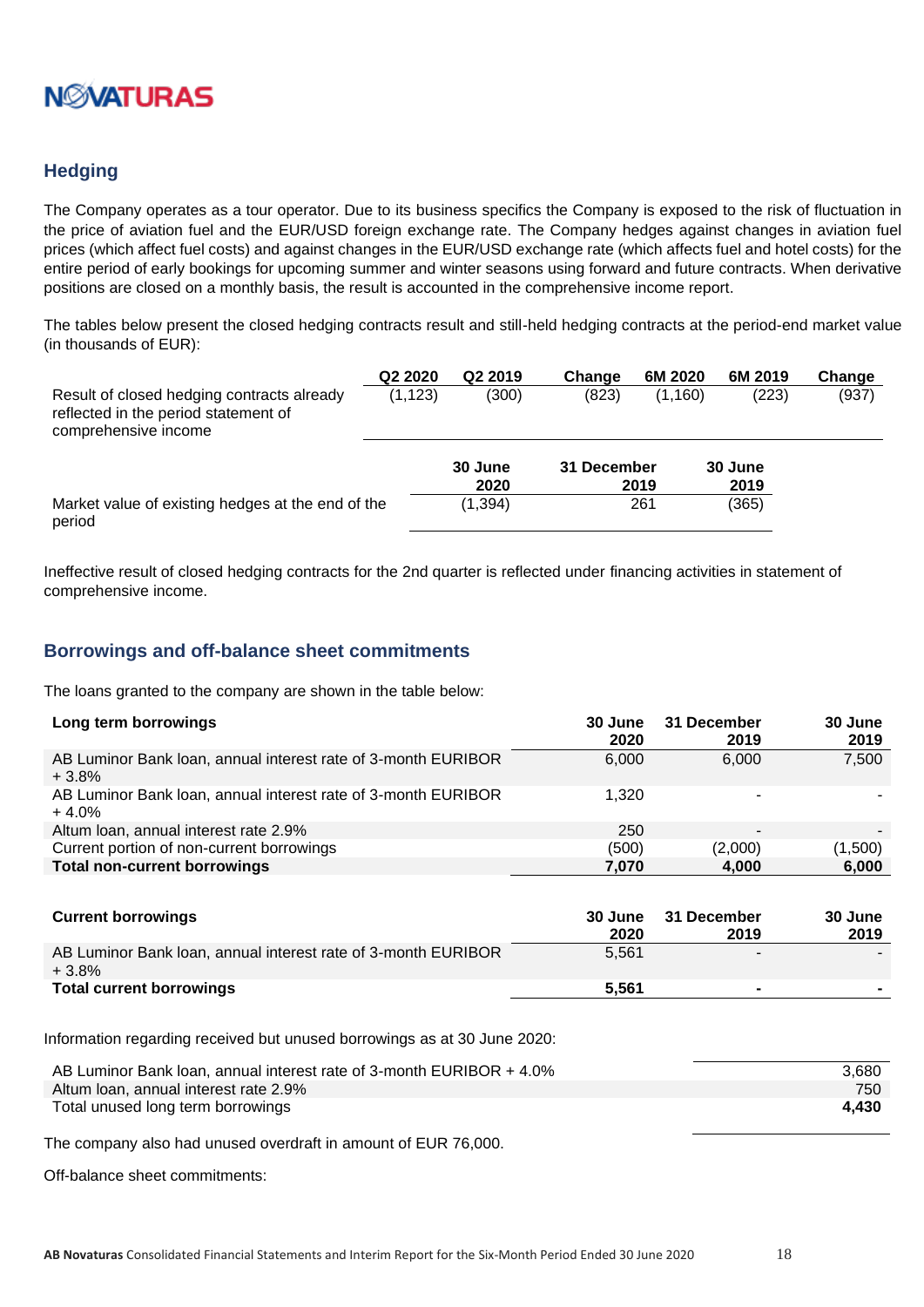

|        | Total Limit at Used limit at<br>30 June 2020 30 June 2020 |
|--------|-----------------------------------------------------------|
| 10.000 | 10.000                                                    |
|        |                                                           |

Bank guarantees are used to ensure the travel organizer's obligations in Lithuania, Latvia and Estonia.

## <span id="page-18-0"></span>**Related party transactions**

During the six-month period ended 30 June 2020, total payments of EUR 24,000 (of which EUR 7,000 during the second quarter) were made to Supervisory Council members.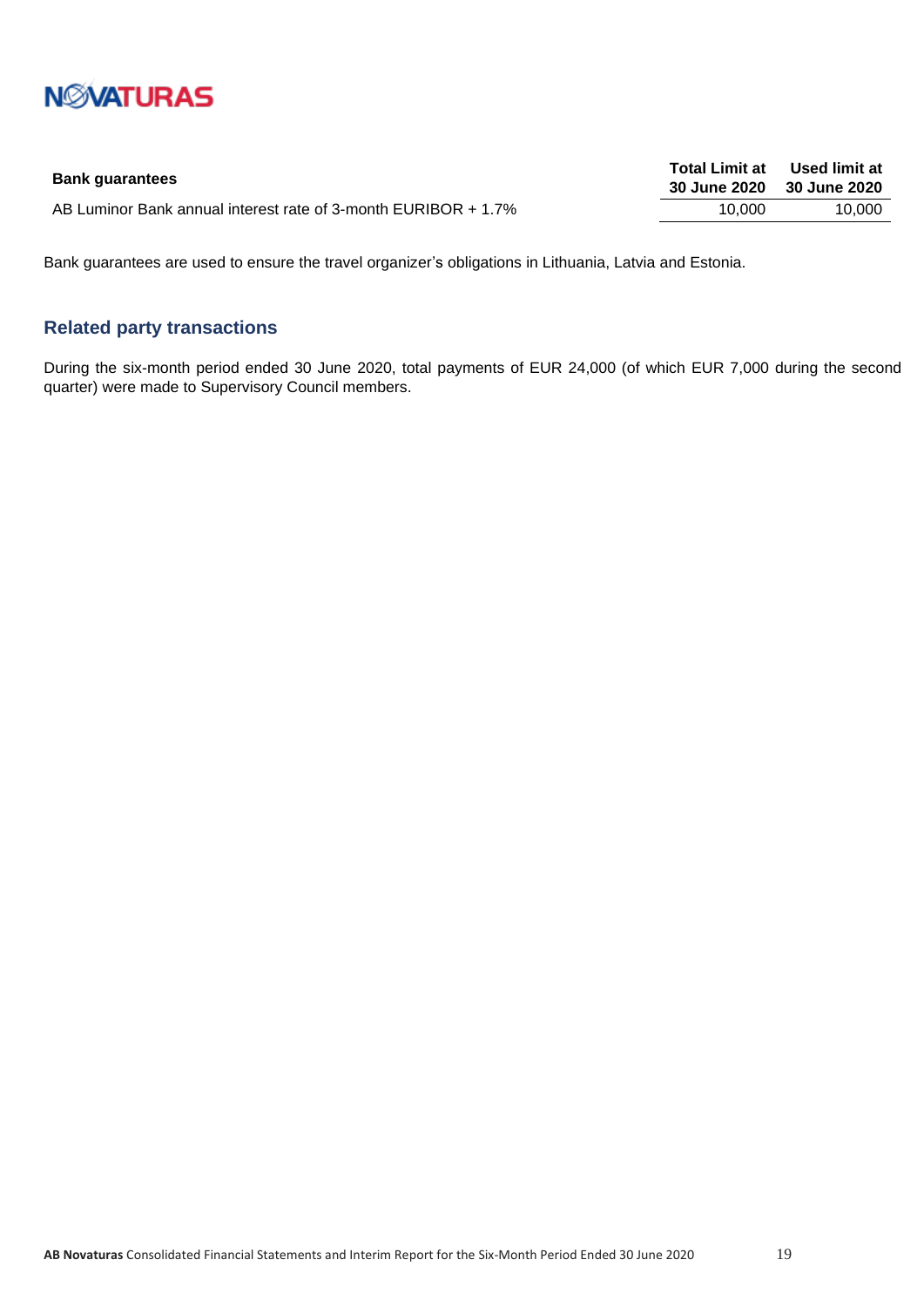

## <span id="page-19-0"></span>Management confirmation of the Consolidated Financial Statements

In accordance with Article 22 of the Law on Securities of the Republic of Lithuania and the Rules on Information Disclosure of the Bank of Lithuania, we, Audronė Keinytė, the CEO of AB Novaturas, and Tomas Staškūnas, the CFO of AB Novaturas, hereby confirm that, to the best of our knowledge, the unaudited interim consolidated financial statements for AB Novaturas for the six-month period ended 30 June 2020, prepared in accordance with the International Financial Reporting Standards as adopted by the European Union, give a true and fair view of the consolidated group's assets, liabilities, financial position, profit or loss, and cash flows.

CEO CEO CHE ANNO 1999, CHE ANNO 1999, CHE ANNO 1999, CHE ANNO 1999, CHE ANNO 1999, CHE ANNO 1999, CHE ANNO 199

Audronė Keinytė **Audronė Keinytė** Tomas Staškūnas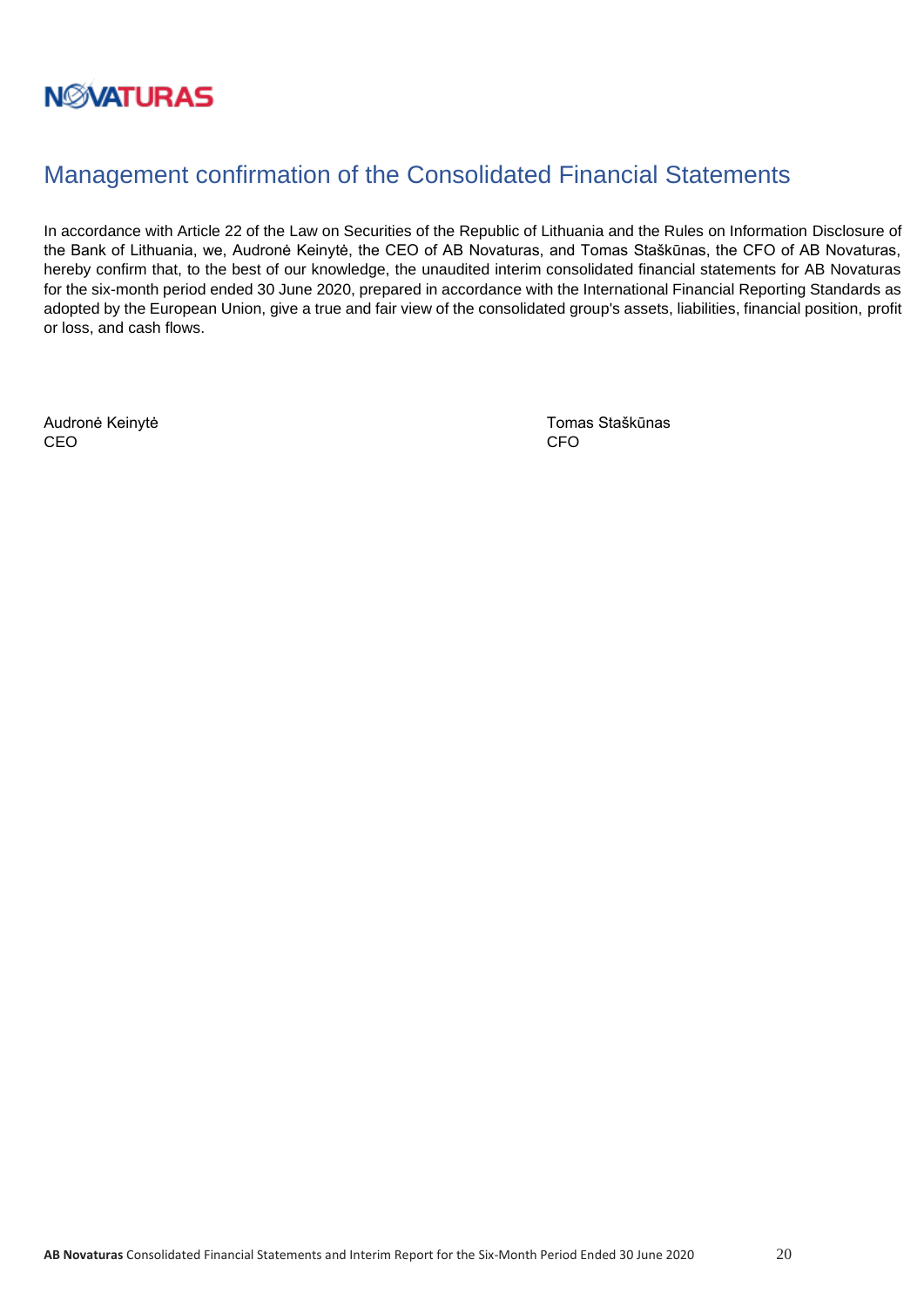# **NØVATURAS**

## <span id="page-20-0"></span>Interim Consolidated Report

### **Reporting period**

January-June 2020.

### **Issuer and its contact details**

| Name of the Issuer                     | <b>AB Novaturas (hereinafte</b> |
|----------------------------------------|---------------------------------|
| Legal form                             | Public company                  |
| Date of registration                   | 16 December 1999                |
| Name of the Register of Legal Entities | State Enterprise Centre of      |
| Company code                           | 135567698                       |
| LEI code                               | 097900BGCW0000042109            |
| Registered office                      | A. Mickevičiaus str. 27, LT     |
| Telephone number                       | +370 37 321 264                 |
| Fax number                             | +370 37 321 130                 |
| E-mail address                         | info@novaturas.lt               |
| Internet address                       | www.novaturasgroup.com          |

Name of the Issuer **AB Novaturas (hereinafter – 'the Company')** Public company 16 December 1999 State Enterprise Centre of Registers Company code 135567698 097900BGCW0000042109 A. Mickevičiaus str. 27, LT-44245 Kaunas Telephone number +370 37 321 264 +370 37 321 130  $info@nowaturas.$ 

### **Covid-19 update**

After successfully starting 2020, the Company together with the global tourism industry faced the spread of the COVID-19 virus at the end of the first quarter of the year. Due to the restrictions caused by the pandemic, the Company temporarily suspend its operations from mid-March to July, which significantly affected the results of the first half of 2020.

To manage the situation, the Company immediately took strict cost saving measures to ensure the liquidity, agreed with the bank on the deferral of the payment of the existing loan and the extension of the overdraft.

During the crisis, the Company actively worked and continues to work with the governments and responsible authorities of the Baltic States on business support measures. Novaturas Group has acquired a long-term liquidity loan of EUR 1 million in Latvia, EUR 5 million in Lithuania. The Estonian government has supported the Company with a subsidy of EUR 60 thousand. Subsidy of EUR 135 thousand was used for salary compensation. Cooperation with state institutions continues, and sustainable business continuity solutions are being sought during this difficult period for the entire industry.

### **Main activities of the Company**

Novaturas Group is the leading tour operator in the Baltic States, established in the market since 1999. The Company offers organized summer and winter holiday packages and sightseeing tours by bus and plane to more than 30 destinations around the world, including the most popular resorts and destinations in Southern Europe, North Africa, the Middle East, Asia and Latin America.

Adapting to changes in the tourism business, the Company also offered accommodation services in all Baltic countries and sightseeing tours in Lithuania. The Company also sells airline tickets on its organized flights, so it can meet various customer needs.

The Company operates in Lithuania, Latvia and Estonia, as well as sells charter flights from Vilnius to the neighboring Belarusian market. Novaturas Group partners with more than 400 travel agencies, including the largest agencies in the Baltic States. The Company also owns sales spots in major cities of Lithuania, Latvia and Estonia, and is constantly developing its own e-commerce channels.

**Flight package tours**. Flight packaged tours are the main part of Company's services. They include holiday trips to popular summer resorts in Europe (in the Mediterranean Sea region), North Africa and Asia, as well as to the most popular European winter destinations in Italy, France and Andorra. Customers receive a full range of services, including flights, transfer from airport to hotel, accommodation, a round-the-clock resident tour guide, and attractions during the stay, including full-day excursions during the summer.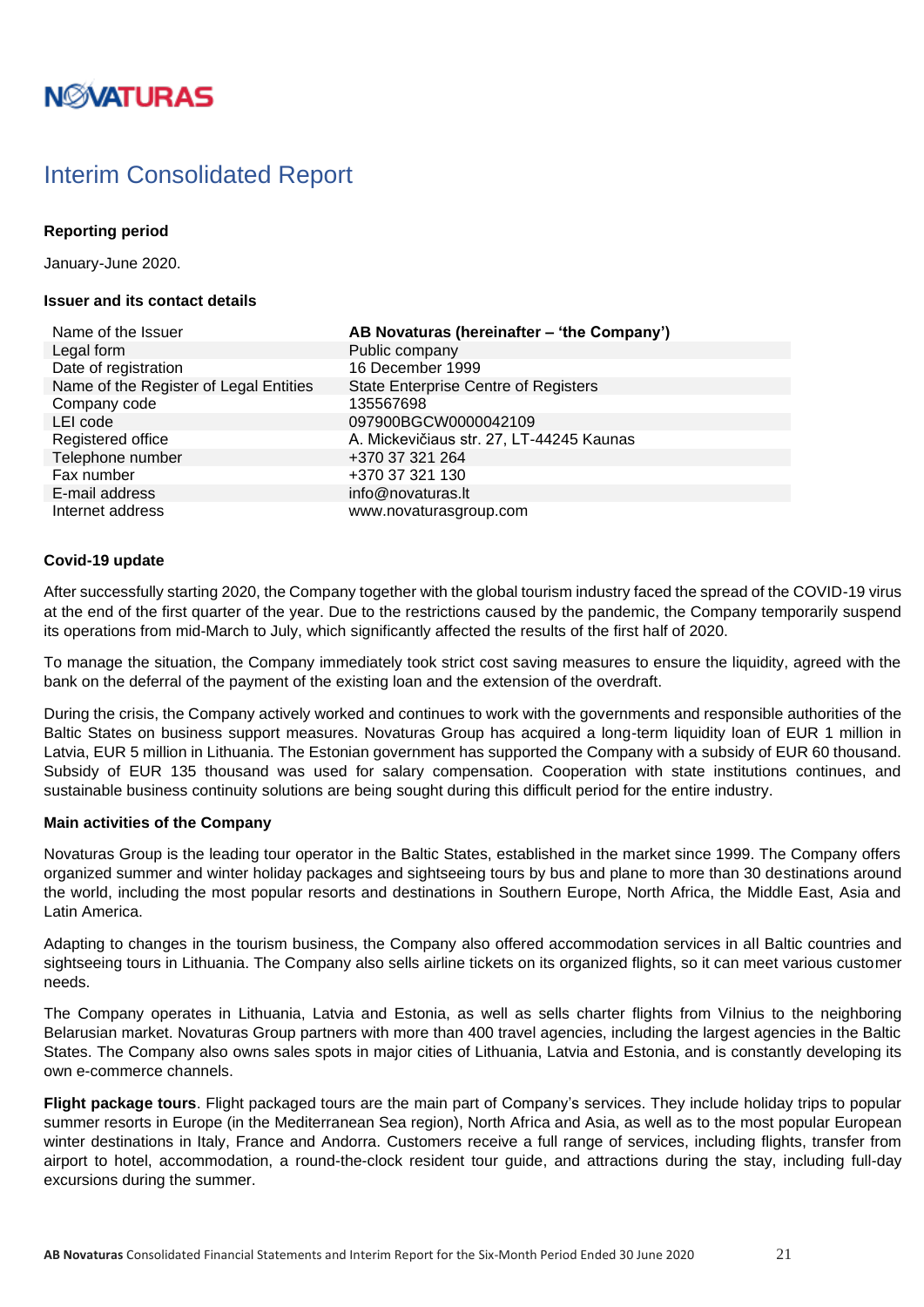

**Sightseeing trips by plane**. These are long-distance round trips by plane, including to Asia and South America, using both chartered and regular flights from Vilnius. Novaturas Group provides the flights, accommodation, sightseeing tours by coach and a full-time tour guide who stays with the tourists during the entire trip, providing them with information on the country and the available attractions.

**Sightseeing trips by coach**. These are sightseeing trips to European destinations, including Poland, Germany, France, Italy, Austria, Croatia and Greece. The round trips by coach are organized from Lithuania. Company provides transportation by coach, accommodation, sightseeing and a tour guide who stays with the tourists during the entire trip.

**Other products**. Company's other products include flight tickets and hotel bookings online. Novaturas Group sells these to retail clients as well as to other tour operators who are often interested in booking seats on the most popular chartered flight routes.

**Local tourism.** Adapting to the changes in the tourism sector, the Company introduced a new product - accommodation services in the Baltic States and sightseeing tours in Lithuania. Clients in the Baltic States are offered recreation in 7 Lithuanian, 4 Estonian and 3 Latvian resorts and 8 sightseeing itineraries in Lithuania. Many years of experience in the tourism industry in many countries of the world have allowed the Company to form an attractive assortment in the most beautiful resorts of the Baltic States, and strong negotiating positions - to ensure competitive prices for customers, especially when choosing longer stays of 3 or more nights.

### **Subsidiaries**

Novaturas Group is a holding structure and AB Novaturas is the parent company which conducts operations directly and through subsidiaries in their respective markets - Lithuania, Latvia and Estonia.

| Company                        |           | Country of operations Shareholding % as of 30 June 2020 |
|--------------------------------|-----------|---------------------------------------------------------|
| <b>Novatours SIA</b>           | Latvia    | 100                                                     |
| Novatours OÜ                   | Estonia   | 100                                                     |
| Aviaturas ir Partneriai UAB    | Lithuania | 100                                                     |
| <b>SRL Novatours Holidays*</b> | Romania   | 100                                                     |

\* The activities of the subsidiary in Romania were suspended in 2009 and have not been renewed since that time.

### **Data about securities traded on a regulated market**

The Nasdaq Vilnius stock exchange is the home market for the Company's shares. Since 21 March 2018, the Company's ordinary shares have been dual-listed on the Nasdaq Vilnius exchange and the Warsaw Stock Exchange.

The symbol of the Company's shares is NTU1L on the Nasdaq Vilnius exchange and NTU on the Warsaw Stock Exchange.

| Type of shares             | Number of shares | <b>Nominal value</b><br>(in EUR) | <b>Total nominal</b><br>value (in EUR) | <b>Issue code</b> |
|----------------------------|------------------|----------------------------------|----------------------------------------|-------------------|
| Ordinary registered shares | 7.807.000        | 0.03                             | 234.210                                | LT0000131872      |

### **Information about related party transactions**

The Company's transactions with related parties are disclosed in the Notes to the Financial Statements.

#### **Risk management**

#### Credit risk

The Company's credit risk is relatively low as customers are required to pay for tours before the tours start. Besides that, credit limits are granted to the travel agencies that carry out the majority of sales. The main purpose of the credit limits is to ensure timely payments. If a credit limit is exceeded, the Company's reservation system automatically blocks sales.

The Company does not guarantee the obligations of other parties. The maximum exposure to credit risk is represented by the carrying amount of each financial asset, including derivative financial instruments, if any, in the statement of financial position.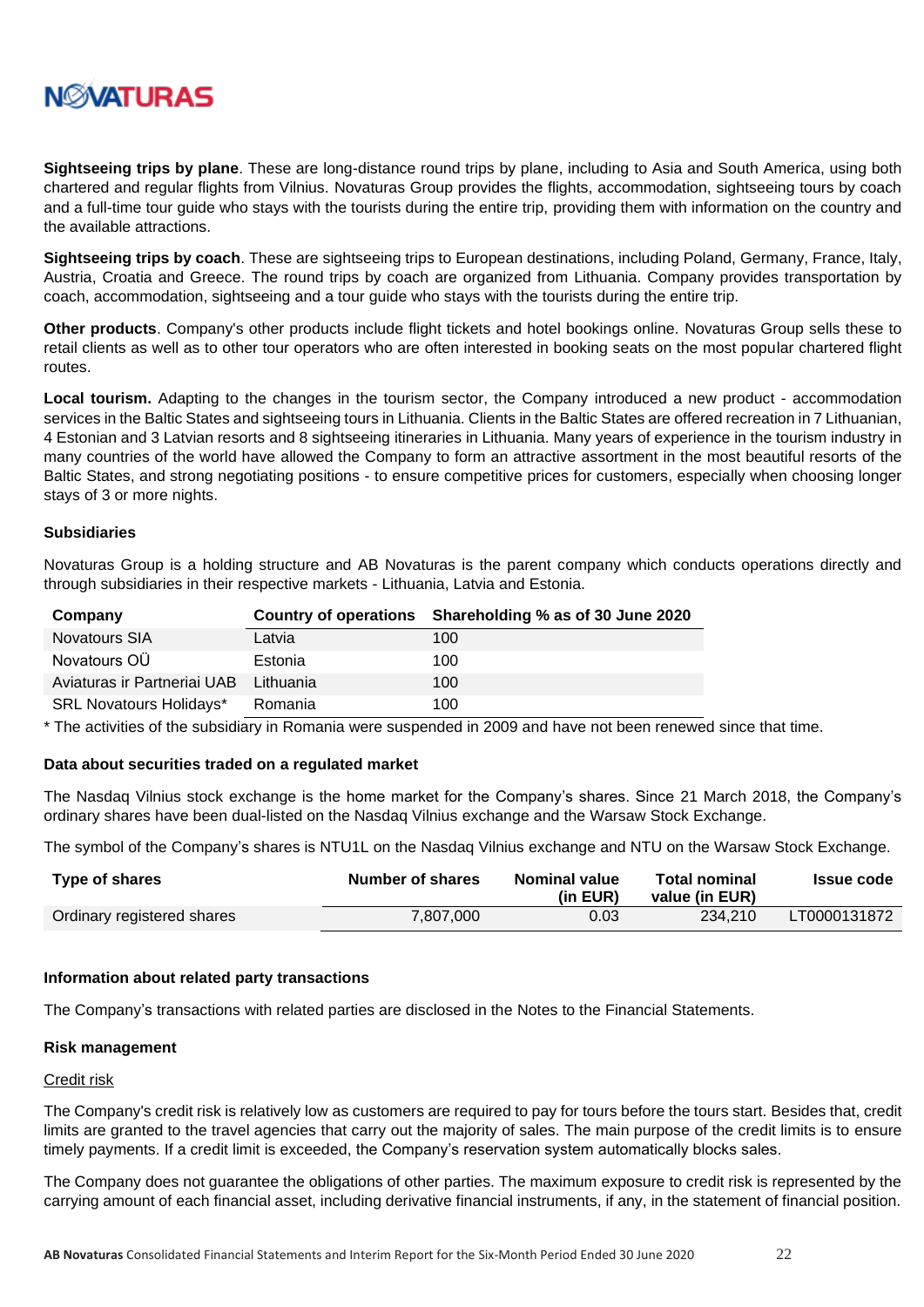

Consequently, the Company considers that its maximum exposure is reflected by the amount of trade and other receivables, net of allowance for doubtful accounts recognized at the statement of financial position.

#### Interest rate risk

A major portion of the Company's borrowings is subject to variable rates, tied to EURIBOR, which creates an interest rate risk. No financial instruments have been designated to manage the outstanding exposure to fluctuation in interest rates.

#### Foreign exchange risk

The Company manages foreign exchange risk by contracting agreements in EUR, and functional currency of the subsidiaries in Latvia and Estonia is the EUR.

In December 2010, the Company began to use derivative financial instruments to reduce EUR/USD foreign exchange risk and fuel price variance risk. These risks are managed through the purchase of foreign exchange forward contracts and ICE Brent futures contracts. As of 1 January 2014, the Group and the Company started to use derivatives for which hedge accounting applies.

### Liquidity management

The Company's policy is to maintain sufficient cash and cash equivalents or have available funding through an adequate amount of committed credit facilities to meet its commitments at a given date in accordance with its strategic plans. Liquidity risk is managed by planning of the Company's cash flows.

### Capital management

The primary objective of the Company's capital management is to ensure that the Company complies with externally imposed capital requirements and that the Company maintains healthy capital ratios in order to support the business and to maximize shareholders' value. (Capital in the meaning of IAS 1 consists of the equity presented in the financial statements.)

The Company manage its capital structure and makes adjustments to it in the light of changes in economic conditions and the risk characteristics of activities. In order to maintain or adjust the capital structure, the Company may issue new shares, adjust the dividend payment to shareholders and/or return capital to shareholders.

The Company is obliged to maintain equity at no less than 50% of its share capital, as required by the Law on Companies of the Republic of Lithuania. External share capital requirements regarding the equity-to-asset ratio may also be imposed on the Company by banks.

The Company assesses capital using a ratio of total liabilities and equity. The Company's capital includes ordinary shares, reserves and retained earnings attributable to the equity shareholders of the parent company.

### **Corporate governance**

The governing bodies of the Company were the General Shareholders' Meeting, the Supervisory Council, the Board and the CEO. According to the decision of the Ordinary General Meeting of the Shareholders of the Company which was taken on 30 June the Supervisory Council was repealed and governing bodies is consisted of the Board and the CEO.

The decisions of the General Shareholders' Meeting made regarding matters for which the General Shareholders' Meeting has competence are binding on the Shareholders, the Supervisory Council, the Board, the CEO and other officials of the Company. Shareholders of the Company who at the end of the date of record of the General Shareholder's Meeting are shareholders of the Company have the right to participate in the General Shareholders' Meeting. The date of record of the General Meeting of Shareholders of the Company is the fifth business day prior to the General Meeting of Shareholders or the repeated General Meeting of Shareholders. A person who participates in a General Shareholders' Meeting and has the right to vote must present documents that establish his/her identity. If the person is not a shareholder, then he/she must present a document establishing his/her right to vote at the General Meeting of Shareholders.

### *Under the Articles of Association validated till 30 of June:*

The Supervisory Council of the Company consisted of five members who were elected for a term of three years and jointly acted as a supervising body of the Company. The Council represented the shareholders and performed supervision and control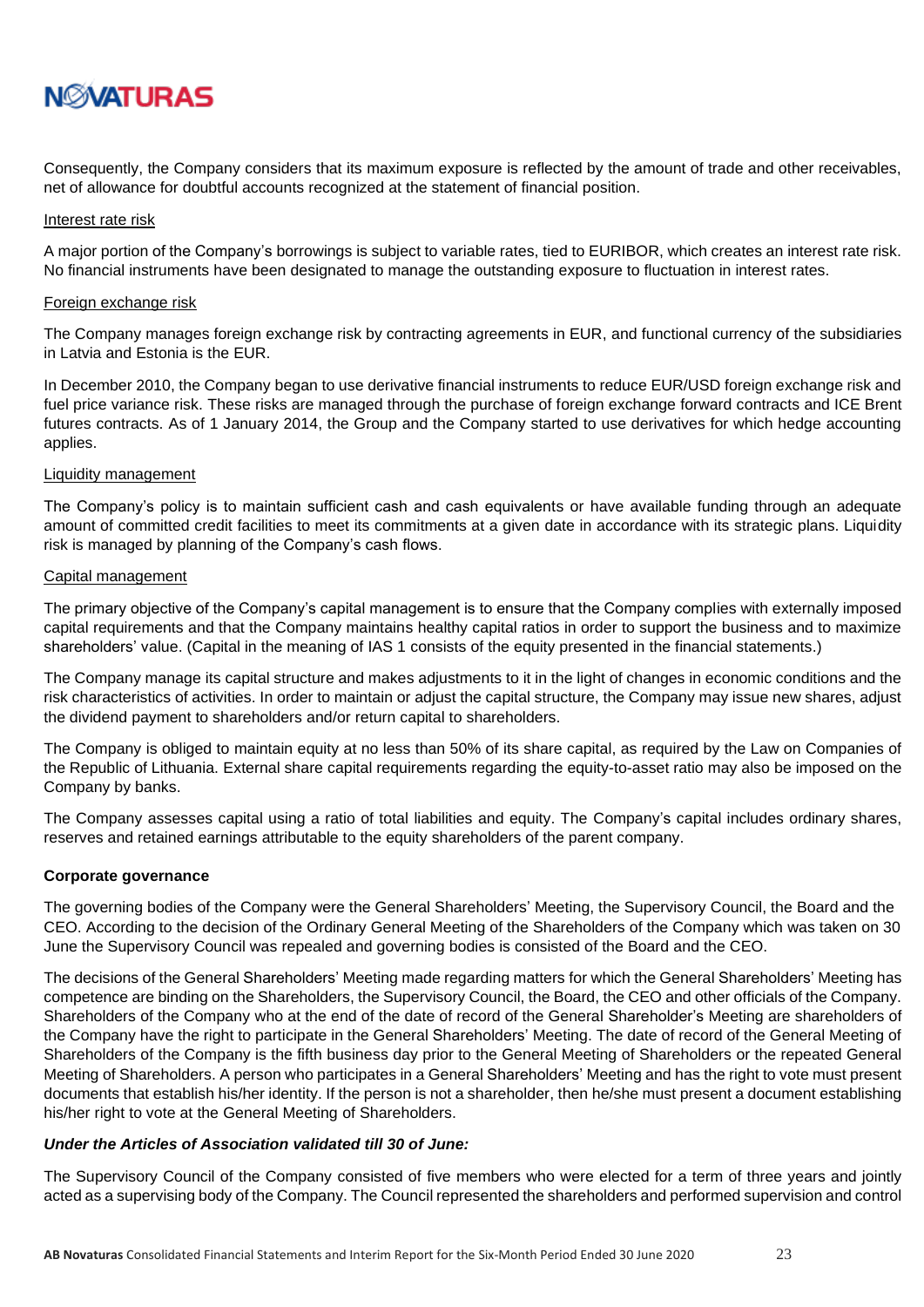

functions. The members of the Council were elected by the General Meeting of Shareholders in keeping with the procedure established by the Law on Companies of the Republic of Lithuania. The Chairperson of the Council was elected by the Council from among its members for a three-year term. The Council instituted two Committees – (1) Audit and (2) Nomination and Remuneration. The Audit Committee was composed of three members of the Council, the Nomination and Remuneration Committee – of four members of Council.

The Board of the Company consisted of three members who were elected for a term of three years and jointly acted as the managing body of the Company. The members of the Board were elected by the Supervisory Council in keeping with the procedure established by the Law on Companies of the Republic of Lithuania. The Chairperson of the Board was elected by the Board from its members for a three-year term.

The Board, with the prior consent of the Supervisory Council, elected and recalled the CEO of the Company, set his/her remuneration and other terms of employment, approved his/her office regulations, and encouraged and penalized him/her. From 30 June the Board consists of five members two of whom are independent.

The CEO is a single-person management body reporting directly to the Board of the Company who, within his/her scope of authority, organizes the day-to-day operations of the Company. Transactions of the Company shall be signed jointly by the CEO and any member of the Board, however on the basis of ordinary general meeting of shareholders dated 30 of June, transactions shall be signed only by the CEO.

In accordance with the Corporate Governance Code for Companies Listed of the Nasdaq Vilnius stock exchange (hereinafter "the Governance Code"), all members of the existed Supervisory Council considered to be non-executive directors and two of the five members of the Council considered to be independent. Both the members of the Audit Committee and members of the Nomination and Remuneration Committee were elected for three-year terms by the Council. All three members of the Audit Committee have a financial or economics background, and two of them are independent members of the Council.

### *According to decision of General meeting of Shareholders validated from 30 of June:*

The Board of the Company consist of five members two of whom are independent and who are elected for a term of four years and jointly act as the supervisory and strategic management body of the Company. The members of the Board are elected by the General meeting of Shareholders in keeping with the procedure established by the Law on Companies of the Republic of Lithuania. The Chairperson of the Board is elected by the Board from its members.

The Board elect and recall the CEO of the Company, set his/her remuneration and other terms of employment, approve his/her office regulations, and encourage and penalize him/her.

The CEO is a single-person management body reporting directly to the Board of the Company who, within his/her scope of authority, organizes the day-to-day operations of the Company. Transactions of the Company shall be signed by the CEO.

The Company essentially follows the recommended Governance Code The Company also abides by the WSE Best Practices for companies listed on the Warsaw Stock Exchange.

### **Shareholders rights**

None of the shareholders of the Company have any special controlling rights. The rights of all shareholders are equal. As of 30 June 2020, the number of the Company's shares that grant voting rights during the General Meeting of Shareholders amounted to 7,807,000. One ordinary registered share of the Company gives one vote in the General Meeting of Shareholders.

The Company is not aware of any agreements between shareholders that would limit their ability to exercise their voting rights or restrict trading.

### **Treasury stock**

The Company has no treasury stocks. The Company has never acquired any shares from the management of the Company.

### **Dividends**

In 2018 the Board of the Company approved a dividend policy to pay out 70-80% of earned net profits as dividends. The Company neither announced nor paid dividends during the period January-June 2020.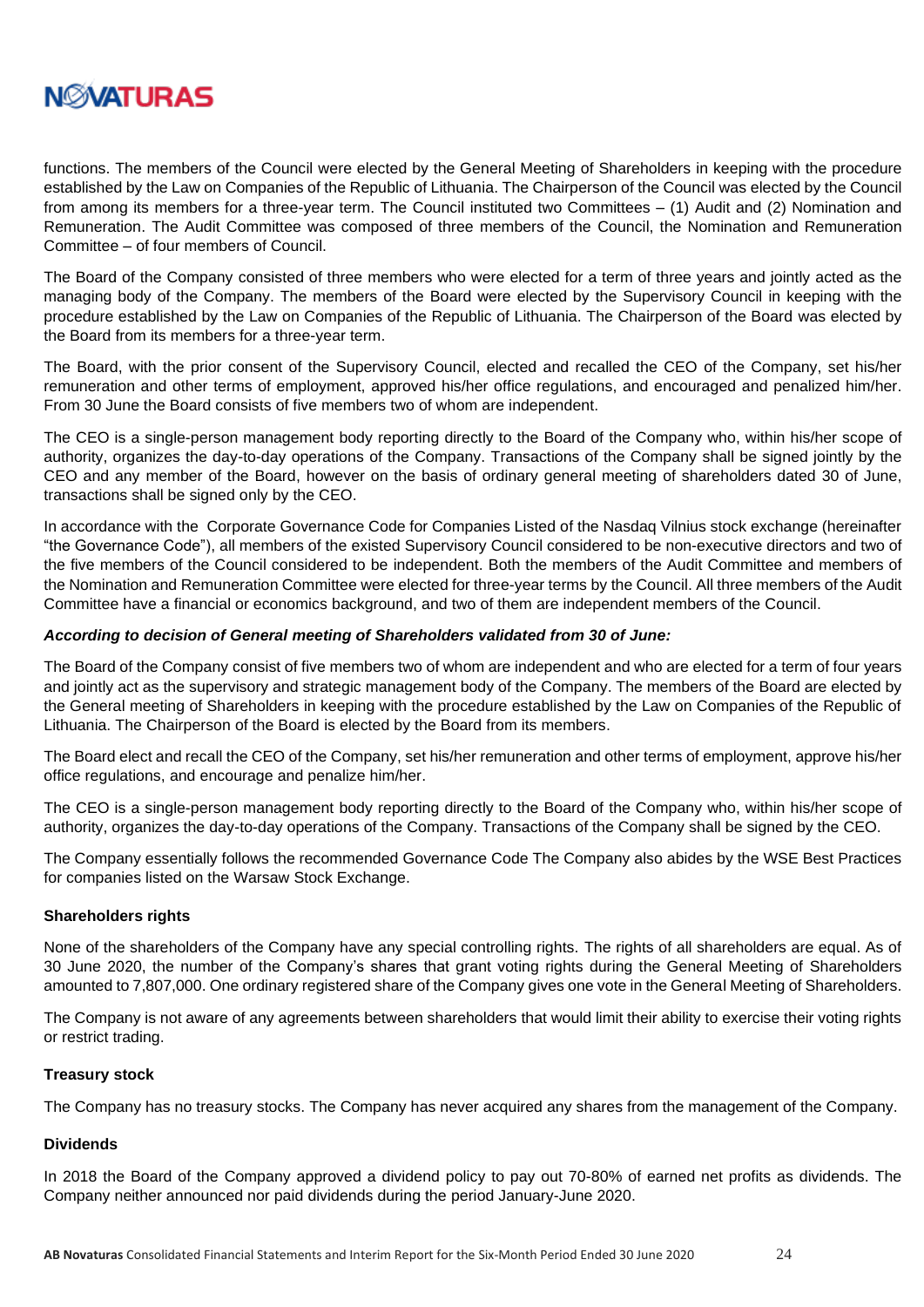

### **Activities of the Supervisory Council**

During January-June of 2020, four meetings of the Supervisory Council were held, having been convened as per the procedure set out in the Regulations of the Company's Supervisory Council. At all Supervisory Council meetings, the legally required quorum was present.

During its meetings the Supervisory Council approved Company's budget for year 2020, elected Franz Leitner as new Chairman of Remuneration and Nomination committee, elected Vidas Paliūnas as a new Chairman of Supervisory Council, elected Ieva Galvydienė as a new Board member, approved remuneration reductions for the Board members during the crisis period, postponed decision on the Board bonuses for year 2019 approval by one year, reduced Supervisory Council members remuneration during the crisis, made recommendation to accept audited financial statements for the year 2019 and recommended to postpone profit distribution decision during the crisis.

Two meetings of the Audit Committee were held in the period through 30 June 2020. During its meetings the Audit Committee was presented and discussed the draft of 2019 Audit report of the external auditors Deloitte Lietuva UAB; provided recommendations to the Supervisory Council regarding approvement of the annual report and financial statements of the Company for the period ending on the 31 of December, 2019.

Two meetings of the Nomination and Remuneration Committee were held in the period through 30 June 2020. During its meetings the Nomination and Remuneration Committee elected Franz Leitner as a new Chairman of the Committee, provided recommendations to the Supervisory Council regarding election of Ieva Galvydienė as a new Board member, remuneration reduction for the Board during the crisis, postpone approval of bonuses for year 2019 to the Board.

Information about Supervisory Council members' attendance of meetings through 30 June 2020 (number of attended meetings):

|                             | General<br>shareholders<br>meeting | <b>Supervisory</b><br><b>Council meeting</b> | Meeting of the<br><b>Audit Committee</b> | Meeting of the<br><b>Nomination and</b><br><b>Remuneration</b><br><b>Committee</b> |
|-----------------------------|------------------------------------|----------------------------------------------|------------------------------------------|------------------------------------------------------------------------------------|
| Total number of<br>meetings |                                    |                                              | າ                                        |                                                                                    |
| Sebastian Król              |                                    |                                              |                                          |                                                                                    |
| Ugnius Radvila              |                                    | 4                                            |                                          | 2                                                                                  |
| Vidas Paliūnas              |                                    |                                              | 2                                        | ົ                                                                                  |
| <b>Franz Leitner</b>        |                                    | 4                                            | 2                                        |                                                                                    |
| <b>Piotr Nowjalis</b>       |                                    |                                              |                                          |                                                                                    |

In keeping with the Governance Code for Companies Listed on the Nasdaq Vilnius stock exchange, all members of the existed Supervisory Council were non-executive directors. Three members of the Supervisory Council represented shareholders of AB Novaturas and two members of the Supervisory Council – Franz Leitner and Piotr Nowjalis – were regarded as independent members of the Council.

### **Members of the Supervisory Council till the 30th of June 2020**

**Ugnius Radvila** has been working with the Company since its establishment. From 1999 to 2011 he was the manager of its Vilnius branch and since 2011 he has been a consultant to the Company. In 1995-2004 he was also tourism director at Interservis Kelionių Agentūra. He graduated from the Vilnius University Faculty of Communication with a master's degree in Communication and Information (International Communication Programme). He holds 9.49% of the Company's shares.

**Vidas Paliūnas** participated in the establishment of Novaturas UAB on the basis of a merger of three travel agencies, one of which was DELTA Travel Agency where he was the managing director. From 2009 to 2018 he was a member of Novaturas' Board and as of February 2018 he has been a member of the Supervisory Council. He obtained an IT degree from Chemnitz University of Technology in Germany. He holds 6.86% of the Company's shares.

**Piotr Nowjalis** has been involved in financial management for 20 years. He has held managerial and supervisory positions at many Warsaw Stock Exchange-listed companies, including CCC (the largest shoe retailer in CEE), AB (the largest IT distributor in CEE) and Dino Polska (a food retailer). He holds an Executive MBA degree from Kozminski University in Warsaw and is also a graduate of the University of Gdansk's Faculty of Economics and Faculty of Law and Administration.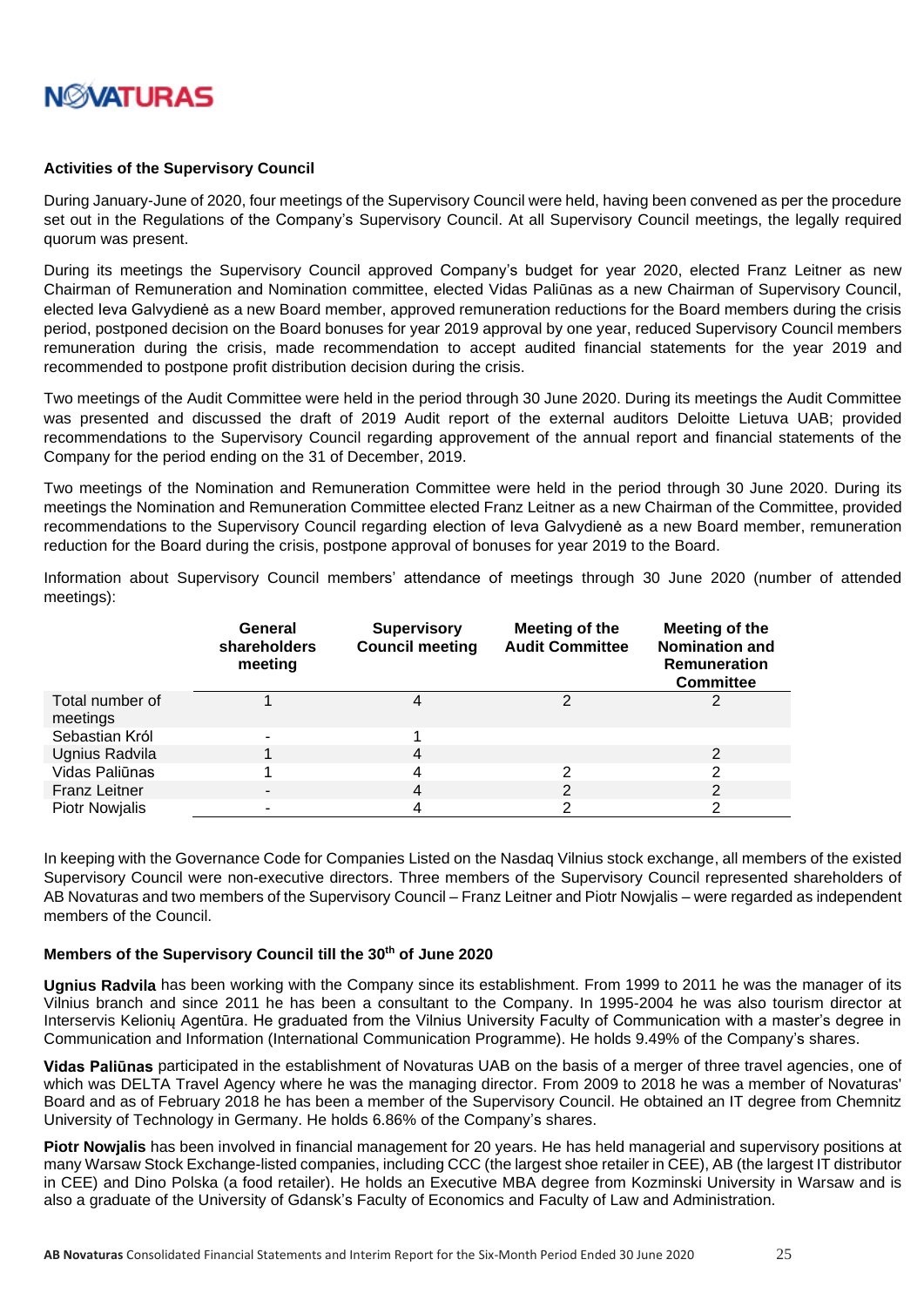

**Franz Leitner** has profound knowledge of European travel markets, in particular DACH, CEE and Russia. From 1994 to 2007 he gained extensive experience serving in executive positions at Thomas Cook/Neckermann and TUI as CEO Austria/CEE/Russia. Since 2007 he has been providing consulting and transaction advisory services and has held supervisory positions for international clients in the travel industry.

### **Members of the Board as of the 30th of June 2020**

**Ugnius Radvila** has been working with the Company since its establishment. From 1999 to 2011 he was the manager of its Vilnius branch and since 2011 he has been a consultant to the Company. In 1995-2004 he was also tourism director at Interservis Kelionių Agentūra. He graduated from the Vilnius University Faculty of Communication with a master's degree in Communication and Information (International Communication Programme). He holds 9.49% of the Company's shares.

**Vidas Paliūnas** participated in the establishment of Novaturas UAB on the basis of a merger of three travel agencies, one of which was DELTA Travel Agency where he was the managing director. From 2009 to 2018 he was a member of Novaturas' Board and as of February 2018 he has been a member of the Supervisory Council. He obtained an IT degree from Chemnitz University of Technology in Germany. He holds 6.86% of the Company's shares.

**Janek Pohla** is the founder and board member of Tahe Outdoors and a member of the board of the Estonian Chamber of Commerce and Industry. Tahe Outdoors has been a successful manufacturer and distributor of water sports equipment for more than 25 years and is one of the leaders in the field in Europe. Since 2004 holds the position of a member of the board in various companies. Janek Pohla holds a bachelor's and master's degree (MBA) in Business Administration from the University of Tartu. He is the Head of Rendez Vous OU in Estonia, which has owned 10.25% of Company's shares since June. He is a member of a board of few companies in the Tahe Outdoors Group.

**Andrius Jurkonis** - manager of the investment fund Axia Capital Fund and certified financial analyst. He has accumulated many years of experience in management positions at Euroapotheca, VST, Swedbank. A. Jurkonis has a bachelor's degree and a master's degree in economics from Vilnius University. He is currently the director of New Pharma CEE, a partner of UAB Blue flight, UAB Gusania. He holds no shares of the Company.

**Virginijus Lepeška** - chairman of the Board and Consultant of the management consulting and training company OVC Consulting. Has accumulated extensive experience in organizational consulting, corporate governance, strategic management. Since 2003, he has been a member of the Board and the Supervisory Board in various companies. Virginijus Lepeška has a doctorate in social sciences (psychology) from Vilnius University. He is currently a member of the Board of UAB Svenheim, a member of the Board of UAB Alma littera and a member of the Advisory Board of UAB Ruptela. He is also a member of the board of the Child Support Center. Has no shares in the company.

### **Members of the Board till the 30th of June 2020 and Company's top executives as of the 30th of June 2020**

**Audronė Keinytė** joined Novaturas in 2006. Initially she was the firm's representative abroad in foreign destinations. In 2009- 2010, she worked as Head of Foreign Services, and for the past 8 years (since 2010) she has primarily been in charge of the development and purchasing of products. She graduated from the Philosophy Faculty at Vilnius University with a master's and a bachelor's degree in sociology. She also gained professional experience working at hotels in Lithuania and that USA between 1999 and 2003.

**Tomas Staškūnas** has been with Novaturas since 2009, during which time he has been responsible mainly for financial reporting, budgeting, relations with financial institutions and organizing the book-keeping process. He has a master's degree in finance and banking from the Vytautas Magnum University. He holds 0.75% of the Company's shares.

**Ieva Galvydienė** has joined Novaturas in 2006 and started her career as sales manager. Since then she has been responsible for the coordination of the sales department groupwise and since 2011 has been head of sales for Lithuanian market. In the end of 2019, she started a new position as a head of Novaturas group Aviation department. She has graduated from Faculty of Humanities at Vytautas Magnus University and gained English philology bachelor's degree.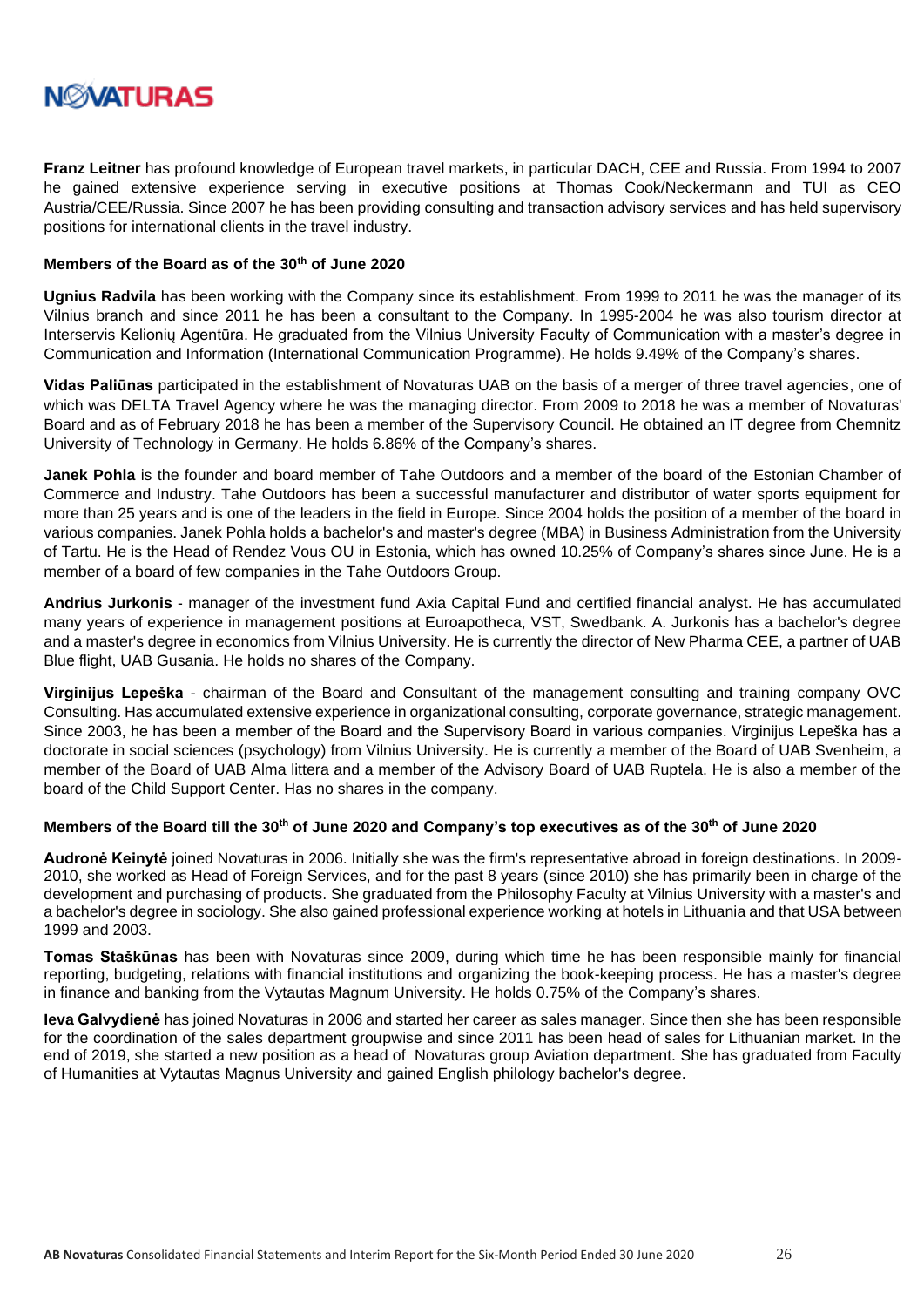# **NWATURAS**

## **Personnel**

Average number of employees of the Company (headcount) by field of activity:

|                                   | 6M 2020 |     | 6M 2019 Change, % |
|-----------------------------------|---------|-----|-------------------|
| Representatives abroad and guides | 21      | 65  | $-67.6$           |
| Retail personnel                  | -31     | 40  | $-22.5$           |
| Office personnel                  | 83      | 132 | $-37.1$           |
| Total:                            | 135     | 237 | $-43.0$           |

Figures do not include employees who are on maternity/paternity leave.